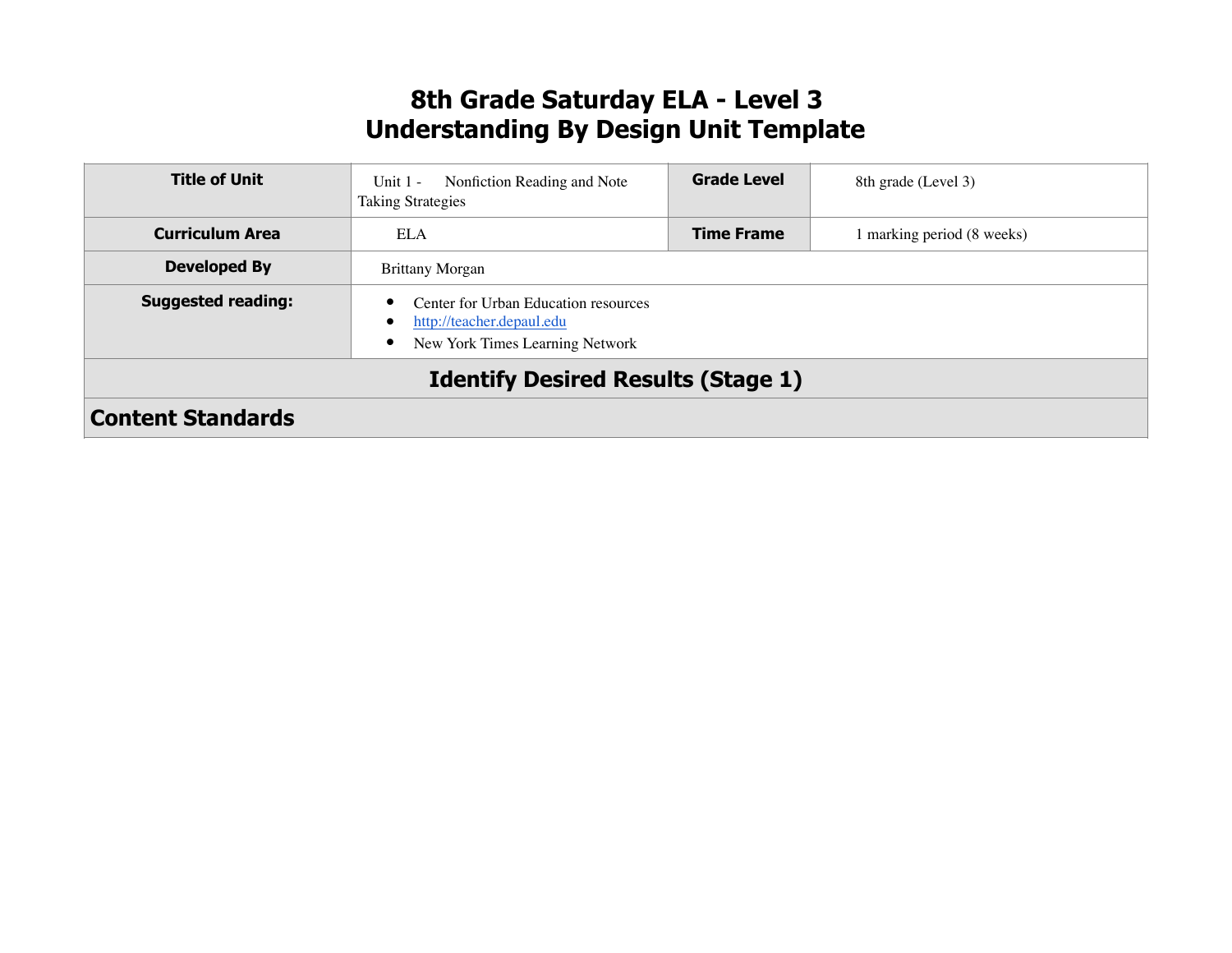- **● RI.8.1. Cite the textual evidence and make relevant connections that most strongly supports an analysis of what the text says explicitly as well as inferences drawn from the text.**
- **● RI.8.2. Determine a central idea of a text and analyze its development over the course of the text, including its relationship to supporting ideas; provide an objective summary of the text.**
- **● RI.8.5. Analyze the structure an author uses to organize a specific paragraph in a text, including the role of particular sentences, to develop and to refine a key concept.**
- **● RI.8.7. Evaluate the advantages and disadvantages of using different mediums (e.g., print or digital text, video, multimedia) to present a particular topic or idea.**
- **● Range of Reading and Level of Text Complexity**
- **● RI.8.10. By the end of the year read and comprehend literary nonfiction at grade level text-complexity or above, with scaffolding as needed.**
- **●** W.8.4. Produce clear and coherent writing in which the development, organization, voice and style are appropriate to task, purpose, and audience. (Grade-specific expectations for writing types are defined in standards 1–3 above.)
- **●** W.8.5. With some guidance and support from peers and adults, develop and strengthen writing as needed by planning, revising, editing, rewriting, or trying a new approach, focusing on how well purpose and audience have been addressed.
- **●** W.8.9. Draw evidence from literary or informational texts to support analysis, reflection, and research.
- **●** W.8.10. Write routinely over extended time frames (time for research, reflection, metacognition/self correction, and revision) and shorter time frames (a single sitting or a day or two) for a range of discipline-specific tasks, purposes, and audiences.
- L.8.1. Demonstrate command of the conventions of standard English grammar and usage when writing or speaking
- A. Explain the function of verbals (gerunds, participles, infinitives) in general and their function in particular sentences
- SL.8.5. Integrate multimedia and visual displays into presentations to clarify information, strengthen claims and evidence, and add interest.

**Understandings Essential Questions**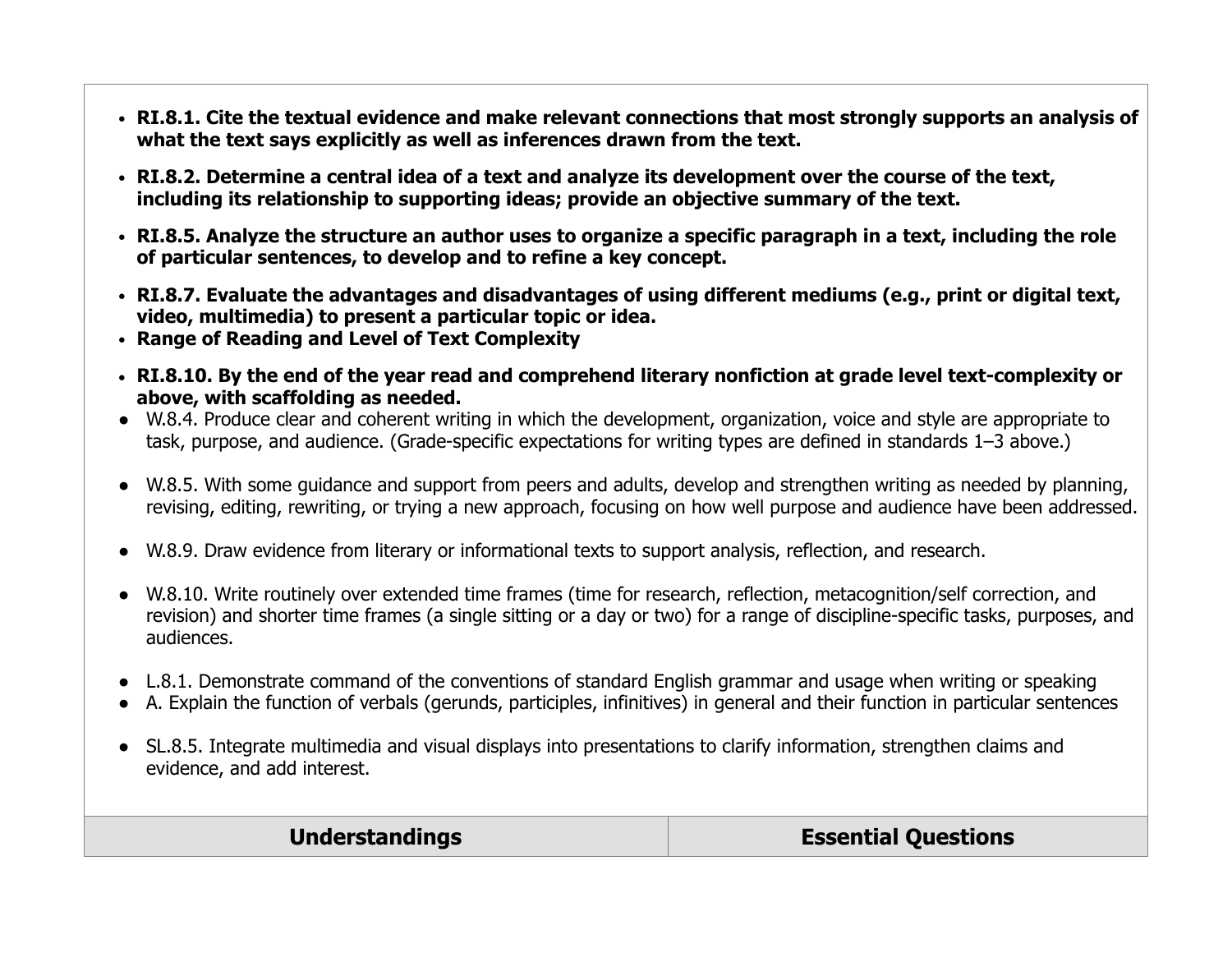| <b>Overarching Understanding</b>                                                                                                                                                                                                                                                                                                                                    | <b>Overarching</b>                                                                                                                                                                                                    | <b>Topical</b>                                                                                                                                                                                                                                                                   |
|---------------------------------------------------------------------------------------------------------------------------------------------------------------------------------------------------------------------------------------------------------------------------------------------------------------------------------------------------------------------|-----------------------------------------------------------------------------------------------------------------------------------------------------------------------------------------------------------------------|----------------------------------------------------------------------------------------------------------------------------------------------------------------------------------------------------------------------------------------------------------------------------------|
| pre-reading, reading and post-reading strategies can be used to find<br>meaning in nonfiction texts<br>Reading involved analyzing what is on the surface as well as the subtext of<br>$\bullet$<br>a work<br>Taking notes is an essential part of understanding<br>Notes are more useful when they keep track of specific aspects of a text<br>or have a clear goal | Why read nonfiction?<br>How do I read<br>nonfiction differently<br>than fiction?<br>What are the<br>$\bullet$<br>different types of<br>nonfiction?<br>How do I know what<br>type of nonfiction is<br>best for a task? | How do I sort<br>$\bullet$<br>important from<br>unimportant<br>information?<br>How do I expand my<br>responses to<br>informative writing<br>beyond summarizing?<br>What questioning<br>strategies help me<br>better understand<br>what I read?<br>What are the<br>advantages and |
| <b>Related Misconceptions</b>                                                                                                                                                                                                                                                                                                                                       |                                                                                                                                                                                                                       | disadvantages of<br>different genres of                                                                                                                                                                                                                                          |
| Note taking only occurs after reading<br>Nonfiction is always straightforward<br>Nonfiction is a single genre of writing                                                                                                                                                                                                                                            |                                                                                                                                                                                                                       | nonfiction?                                                                                                                                                                                                                                                                      |
| <b>Knowledge</b><br>Students will know                                                                                                                                                                                                                                                                                                                              | <b>Skills</b><br>Students will be able to                                                                                                                                                                             |                                                                                                                                                                                                                                                                                  |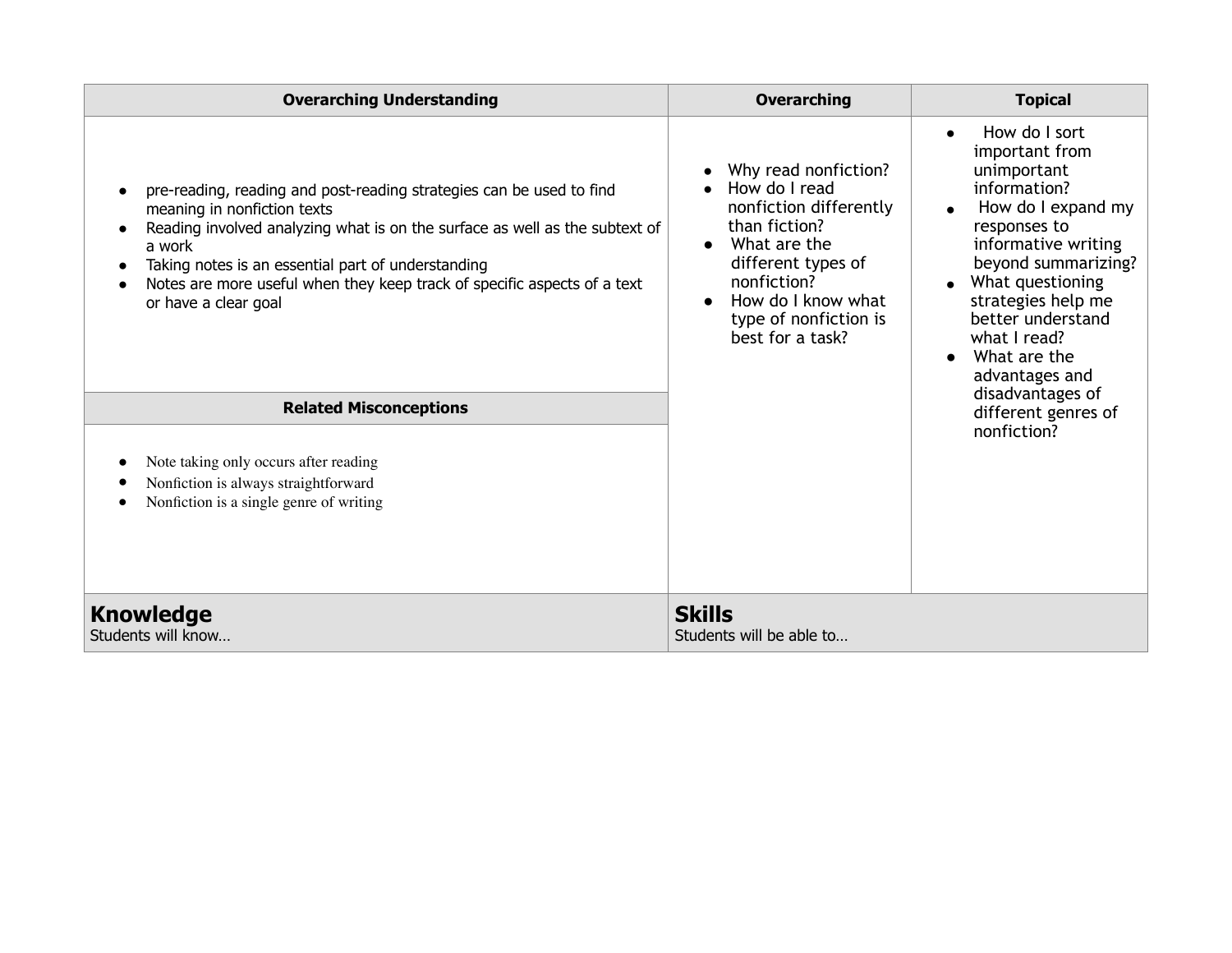| Nonfiction texts include a wide variety of genres<br>Different types of nonfiction are appropriate for a variety of tasks<br>nonfiction includes a broad range of genres including biography, diary,<br>journalism, lab report, speech, how to guide, etc. | identify key components of different genres of nonfiction<br>Create an example on nonfiction writing emulating a specific<br>genre and its conventions<br>create graphic organizers to organize and connect notes on<br>nonfiction texts<br>Connect personal experiences and background knowledge to<br>Process significant themes and main ideas in a text by compiling<br>them in a graphic organizer |  |  |  |
|------------------------------------------------------------------------------------------------------------------------------------------------------------------------------------------------------------------------------------------------------------|---------------------------------------------------------------------------------------------------------------------------------------------------------------------------------------------------------------------------------------------------------------------------------------------------------------------------------------------------------------------------------------------------------|--|--|--|
| <b>Assessment Evidence (Stage 2)</b>                                                                                                                                                                                                                       |                                                                                                                                                                                                                                                                                                                                                                                                         |  |  |  |
| <b>Performance Task Description</b>                                                                                                                                                                                                                        |                                                                                                                                                                                                                                                                                                                                                                                                         |  |  |  |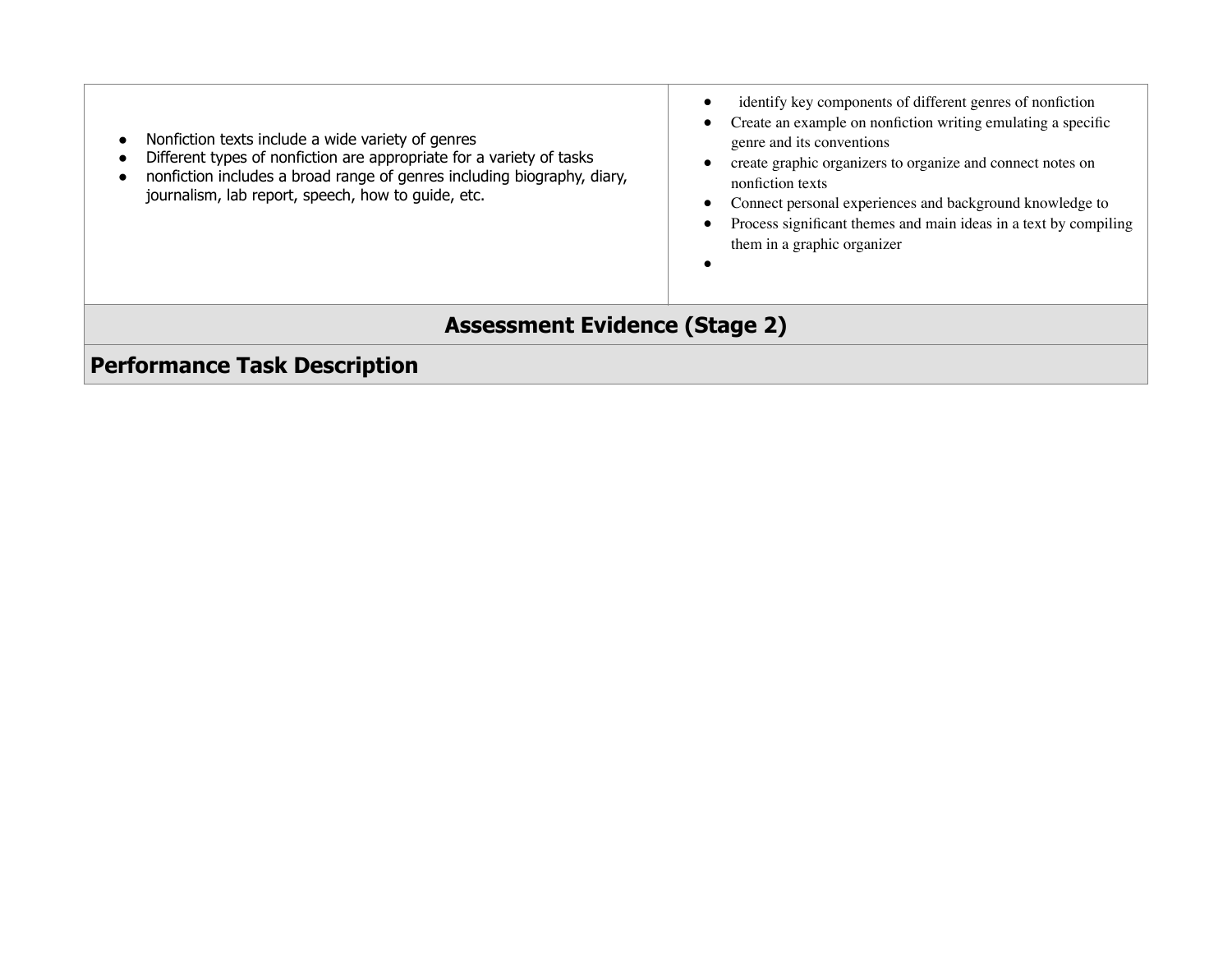| Nonfiction genre of choice<br>Students will select a specific genre within nonfiction to focus on, and identify three pieces of writing within that<br>genre<br>Students will create a visual aide to represent the genre of their choice, consisting on defining<br>characteristics, examples, appropriate situations for this type of writing, and visual representations<br>Students will then take on the role of writer, and create an example of writing in the genre of their choice<br>Students will present their work to the class in a gallery walk, explaining the advantages and<br>disadvantages of the genre, and their approach to reading and writing in this genre.<br>The audience for this is the class, as the students will participate in a gallery walk to observe the finished<br>products their classmates have created, discuss the products as a class, and write responses to the<br>Goal<br>gallery walk<br><b>Role</b><br><b>Audience</b><br>Reader's Journal<br><b>Situation</b><br><b>Product/Performance</b><br><b>Standards</b><br>Over the course of the unit, the student will craft four journal responses in their reader's journal that<br>document their progress on the genre of choice project and areas of interest from various articles read as<br>part of the project |
|----------------------------------------------------------------------------------------------------------------------------------------------------------------------------------------------------------------------------------------------------------------------------------------------------------------------------------------------------------------------------------------------------------------------------------------------------------------------------------------------------------------------------------------------------------------------------------------------------------------------------------------------------------------------------------------------------------------------------------------------------------------------------------------------------------------------------------------------------------------------------------------------------------------------------------------------------------------------------------------------------------------------------------------------------------------------------------------------------------------------------------------------------------------------------------------------------------------------------------------------------------------------------------------------------------------------|
| <b>Other Evidence</b>                                                                                                                                                                                                                                                                                                                                                                                                                                                                                                                                                                                                                                                                                                                                                                                                                                                                                                                                                                                                                                                                                                                                                                                                                                                                                                |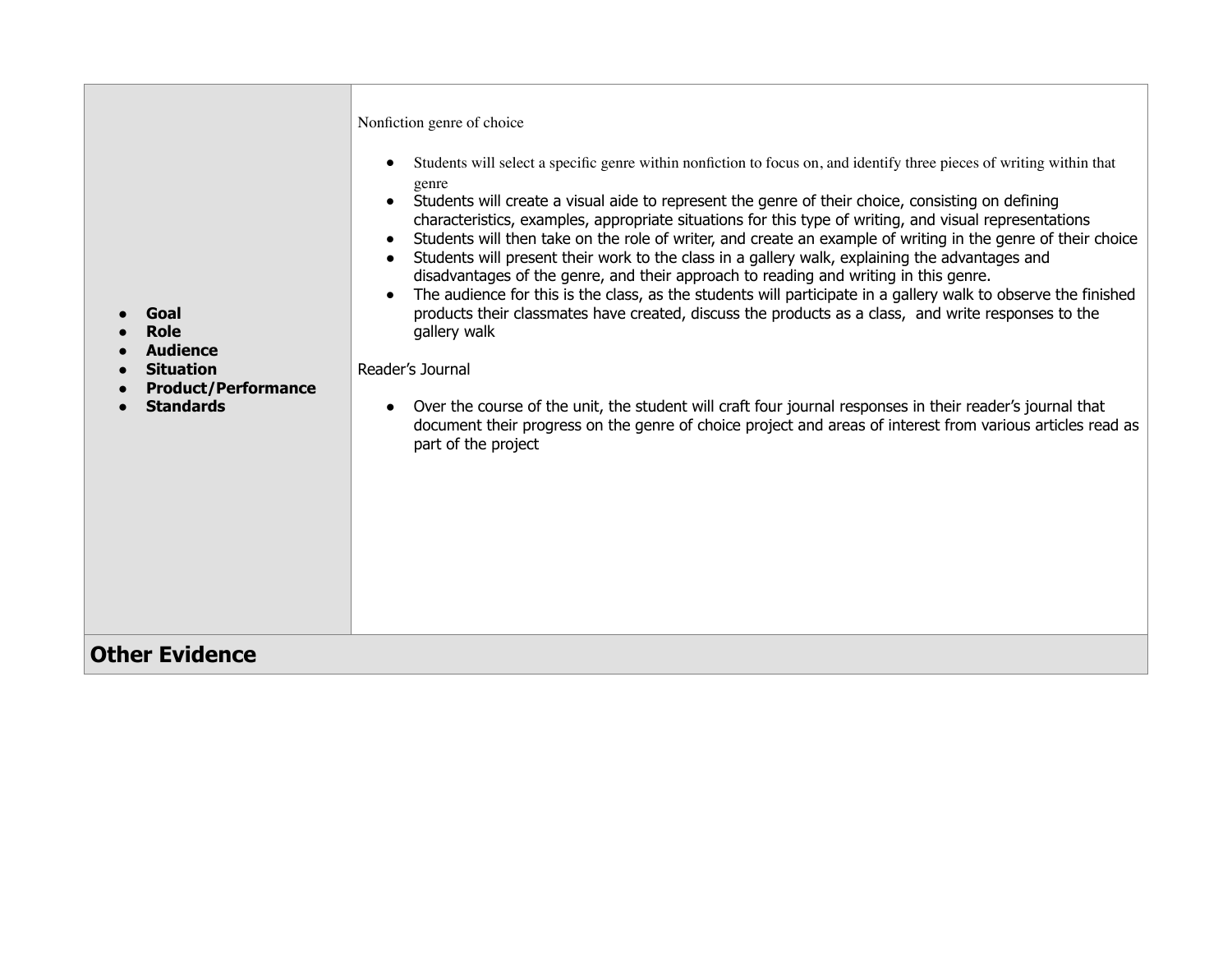- Close reading notes and annotations
- journals
- gallery walk
- class and small group discussions
- Student and teacher generated questions
- Identifying genres of nonfiction
- Grammar review
- Open ended responses from reading passages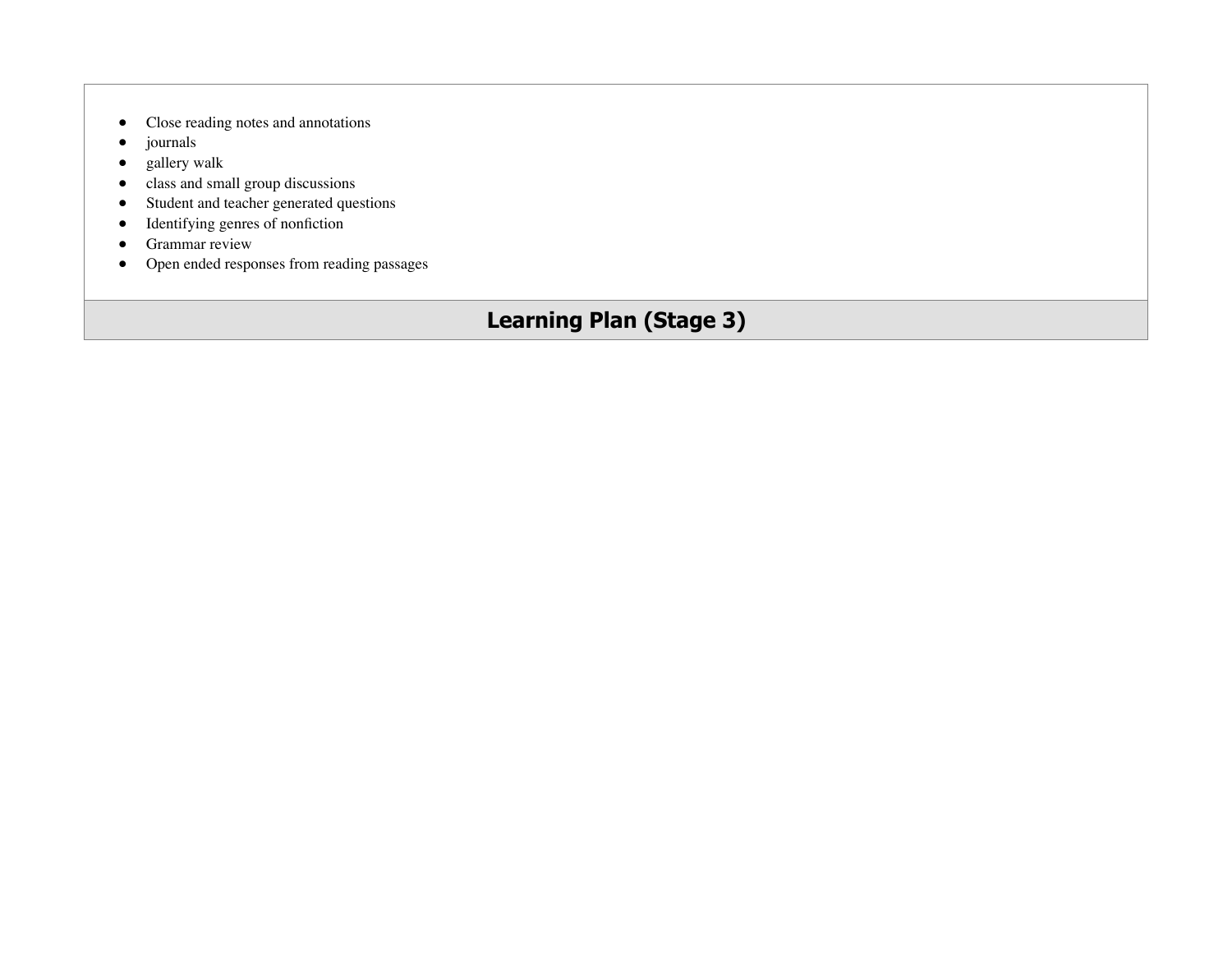- **Where are your students headed? Where have they been? How will you make sure the students know where they are going?**
- **How will you hook students at the beginning of the unit?**
- **What events will help students experience and explore the big idea and questions in the unit? How will you equip them with needed skills and knowledge?**
- **How will you cause students to reflect and rethink? How will you guide them in rehearsing, revising, and refining their work?**
- **How will you help students to exhibit and selfevaluate their growing skills, knowledge, and understanding throughout the unit?**
- **How will you tailor and otherwise personalize the learning plan to optimize the engagement and effectiveness of ALL students, without compromising the goals of the unit?**
- **How will you organize and sequence the learning activities to optimize the engagement and achievement of ALL students?**
- Week 1 What are the various types of nonfiction? Students will look at several examples and work in groups to create their own definition of nonfiction and specific genres of nonfiction and it's purpose.
- 2 Student selected nonfiction pieces reading and using close reading strategies
	- Journal #1
- 3 Grammar review (use student responses from last class to guide understanding of needs) with focus on the functions of verbs
- 4 Graphic organizers to guide understanding practice using a variety of graphic organizers to guide understanding of nonfiction passages ○ Journal #2
- 5- Nonfiction genre of choice (part 1) Student selects a genre to focus on and finds three examples of writing within the genre, begins reading and annotating passages or using graphic organizers as needed
- 6 Nonfiction genre of choice (part 2) Continue reading and annotating (using graphic organizers as needed) and begin creating the visual representation of the genre (poster paper or using chromebook)
	- Journal #3
- 7- Nonfiction genre of choice (part 3) Create a written example of the genre of focus, using a topic of interest, peer edit or receive one on one feedback from teacher as needed
- 8- Gallery walk observing, discussing and writing responses to student created focus pieces on nonfiction genres
	- $\circ$  lournal  $\#4$

From: Wiggins, Grant and J. Mc Tighe. (1998). Understanding by Design, Association for Supervision and Curriculum Development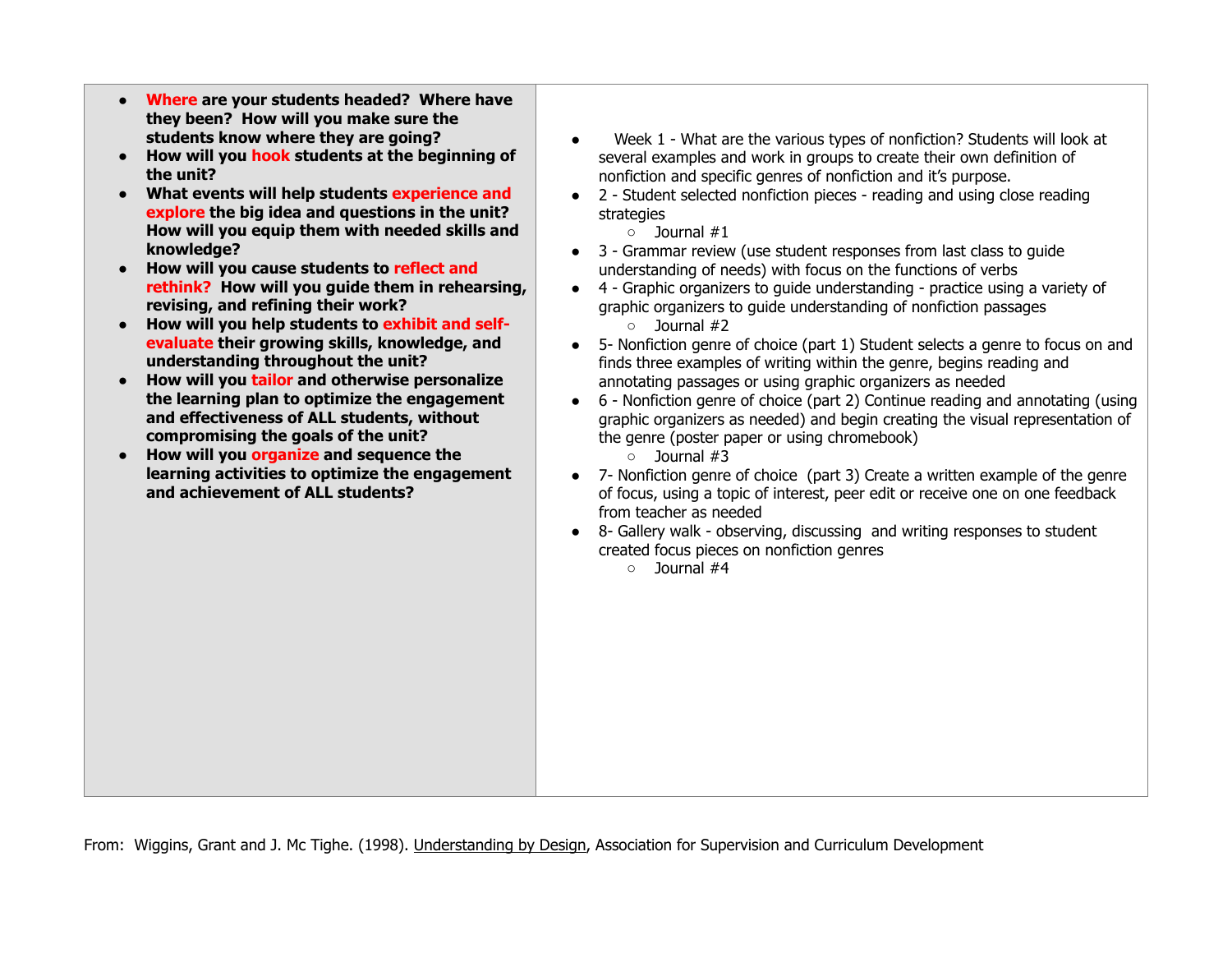# **8th Grade Saturday ELA - Level 3 Understanding By Design Unit Template**

| <b>Title of Unit</b>                      | Unit 2 - Nonfiction writing - informative essays<br>and speech | <b>Grade Level</b> | 8th grade (Level 3)      |  |
|-------------------------------------------|----------------------------------------------------------------|--------------------|--------------------------|--|
| <b>Curriculum Area</b>                    | <b>ELA</b>                                                     | <b>Time Frame</b>  | marking period (8 weeks) |  |
| <b>Developed By</b>                       | <b>Brittany Morgan</b>                                         |                    |                          |  |
| <b>Identify Desired Results (Stage 1)</b> |                                                                |                    |                          |  |
| <b>Content Standards</b>                  |                                                                |                    |                          |  |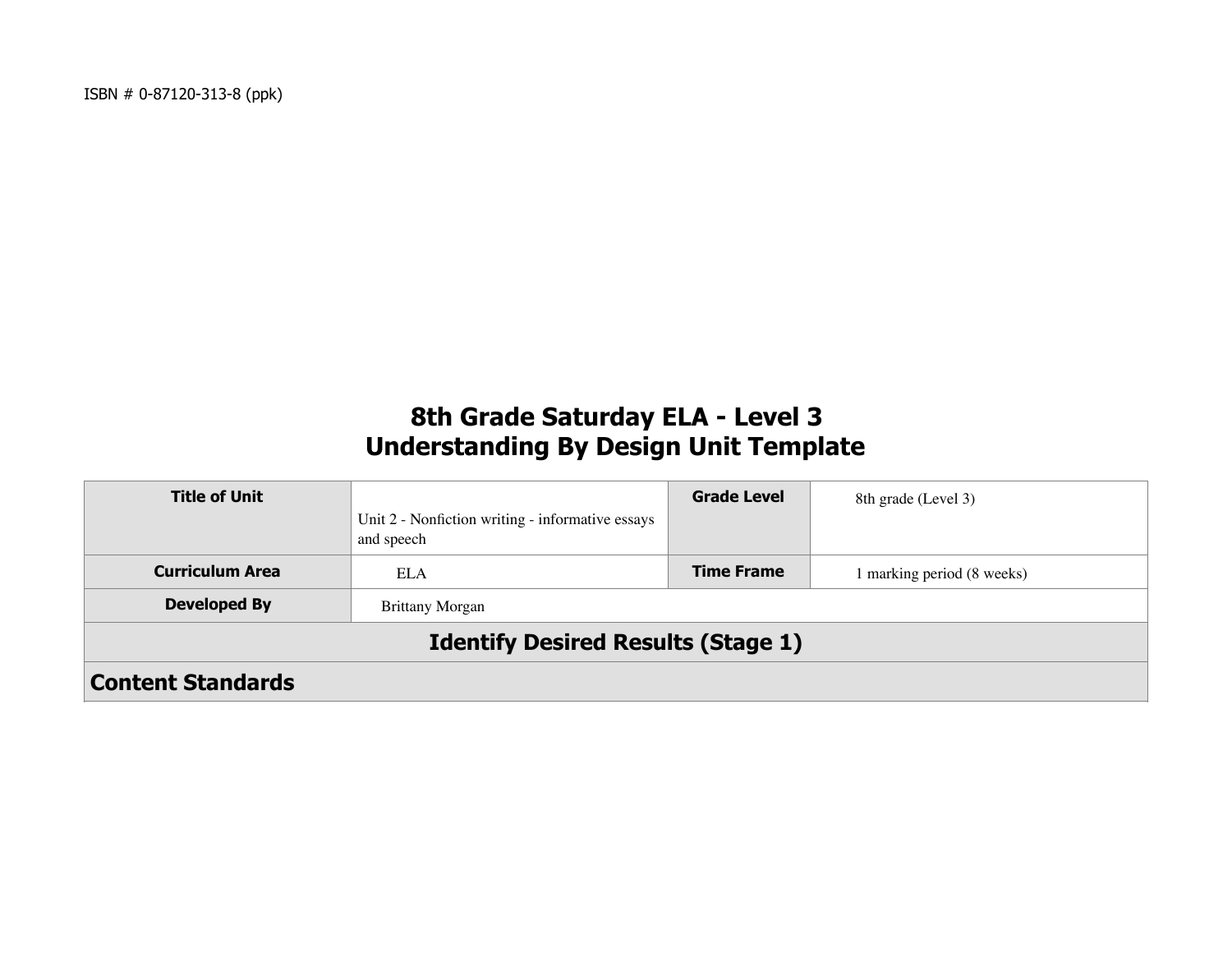- RI.8.10. By the end of the year read and comprehend literary nonfiction at grade level text-complexity or above, with scaffolding as needed.
- W.8.2 Write informative/explanatory texts to examine a topic and convey ideas, concepts, and information through the selection, organization, and analysis of relevant content.
- A. Introduce a topic and organize ideas, concepts, and information, using text structures (e.g., definition, classification, comparison/contrast, cause/effect, etc.) and text features (e.g., headings, graphics, and multimedia).
- B. Develop the topic with relevant, well-chosen facts, definitions, concrete details, quotations, or other information and examples.
- C. Use appropriate and varied transitions to create cohesion and clarify the relationships among ideas and concepts
- D. Use precise language and domain-specific vocabulary to inform about or explain the topic.
- E. Establish and maintain a formal style/academic style, approach, and form.
- F. Provide a concluding statement or section that follows from and supports the information or explanation presented.
- W.8.4. Produce clear and coherent writing in which the development, organization, voice and style are appropriate to task, purpose, and audience. (Grade-specific expectations for writing types are defined in standards 1–3 above.
- W.8.5. With some guidance and support from peers and adults, develop and strengthen writing as needed by planning, revising, editing, rewriting, or trying a new approach, focusing on how well purpose and audience have been addressed.
- W.8.9. Draw evidence from literary or informational texts to support analysis, reflection, and research.
- W.8.10. Write routinely over extended time frames (time for research, reflection, metacognition/self correction, and revision) and shorter time frames (a single sitting or a day or two) for a range of discipline-specific tasks, purposes, and audiences.
- L.8.1. Demonstrate command of the conventions of standard English grammar and usage when writing or speaking
- B. Form and use verbs in the active and passive voice.
- SL.8.2. Analyze the purpose of information presented in diverse media and formats (e.g., visually, quantitatively, orally) and evaluate the motives (e.g., social, commercial, political) behind its presentation.
- SL.8.3. Delineate a speaker's argument and specific claims, evaluating the soundness of the reasoning and relevance and sufficiency of the evidence and identifying when irrelevant evidence is introduced.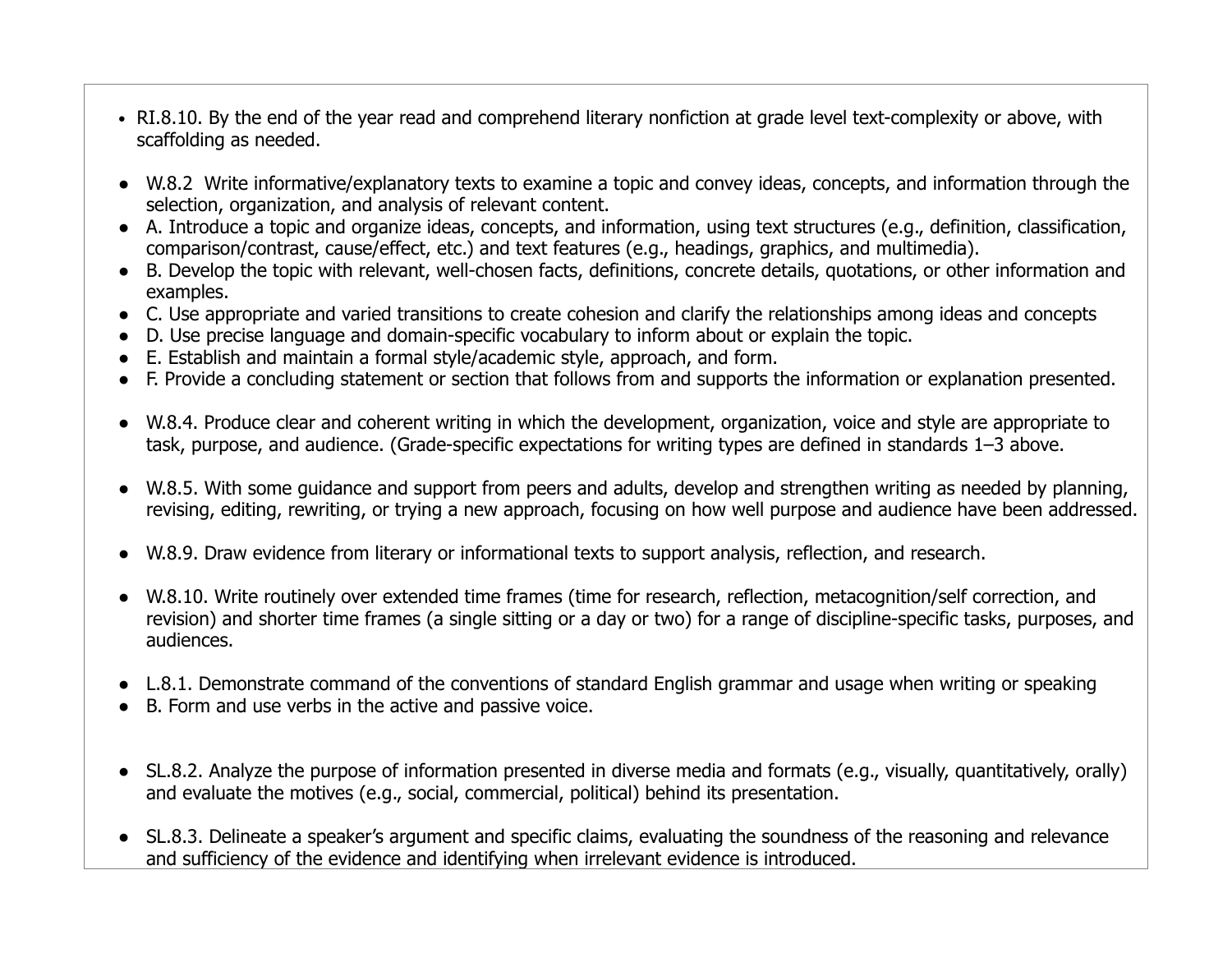| <b>Understandings</b>                                                                                                                                                                                                                                                                                                                                                                                  | <b>Essential Questions</b>                                                                                                                                                                        |                                                                                                                                                                                                                                                                                                                                          |
|--------------------------------------------------------------------------------------------------------------------------------------------------------------------------------------------------------------------------------------------------------------------------------------------------------------------------------------------------------------------------------------------------------|---------------------------------------------------------------------------------------------------------------------------------------------------------------------------------------------------|------------------------------------------------------------------------------------------------------------------------------------------------------------------------------------------------------------------------------------------------------------------------------------------------------------------------------------------|
| <b>Overarching Understanding</b>                                                                                                                                                                                                                                                                                                                                                                       | <b>Overarching</b>                                                                                                                                                                                | <b>Topical</b>                                                                                                                                                                                                                                                                                                                           |
| Informative essays should follow a clear and understandable flow of ideas<br>$\bullet$<br>Paragraph and essay structure create clear meaning in essays<br>A greater understanding can be gained through reading multiple sources on a<br>single topic<br>Strong writing should be clear and straightforward<br>Nonfiction represents a broad range of writing in a wide variety of style a<br>purposes | What is the essential<br>structure of an essay?<br>Why does writing<br>follow a specific form<br>or pattern?<br>How does an author<br>create meaning in a<br>nonfiction or<br>informational text? | How can I use my<br>background knowledge<br>to craft an informative<br>piece of writing?<br>To what extent do<br>graphic organizers<br>assist in writing?<br>How do we process<br>$\bullet$<br>nonfiction we come<br>across in our everyday<br>lives?<br>What issues impact our<br>own lives and those of<br>people in our<br>community? |
| <b>Related Misconceptions</b>                                                                                                                                                                                                                                                                                                                                                                          |                                                                                                                                                                                                   |                                                                                                                                                                                                                                                                                                                                          |
| Every response requires the same amount of paragraphs or sentences<br>Nonfiction work is always bias free<br>Works on the same topic carry the same information                                                                                                                                                                                                                                        |                                                                                                                                                                                                   |                                                                                                                                                                                                                                                                                                                                          |
| <b>Knowledge</b><br>Students will know                                                                                                                                                                                                                                                                                                                                                                 | <b>Skills</b><br>Students will be able to                                                                                                                                                         |                                                                                                                                                                                                                                                                                                                                          |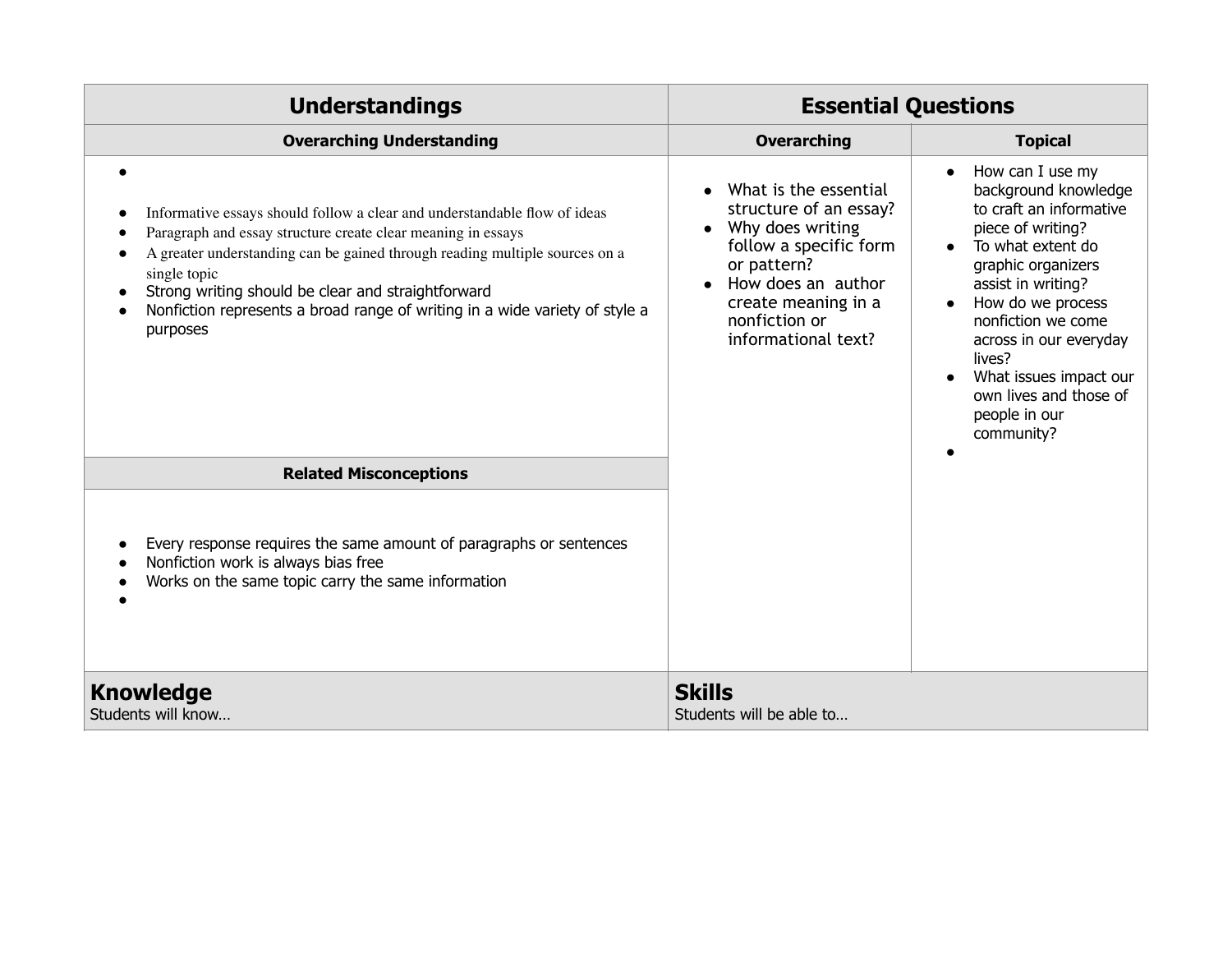| Style and format impact one's understanding of a piece of writing<br>Note taking strategies can have a strong positive impact on<br>comprehension of a text<br>Nonfiction can be read for enjoyment and education<br>$\bullet$<br>Nonfiction includes a broad range of subcategories, such a biography,<br>diary, journalism, lab report, speech, how to guide, etc. | Write an informative essay<br>Apply all conventions of informative writing<br>Proofread and revise their work<br>Provide appropriate feedback to peers about informative writing<br>Identify different genres of nonfiction<br>Process significant themes and main ideas in a text by compiling<br>them in a graphic organizer |  |  |  |
|----------------------------------------------------------------------------------------------------------------------------------------------------------------------------------------------------------------------------------------------------------------------------------------------------------------------------------------------------------------------|--------------------------------------------------------------------------------------------------------------------------------------------------------------------------------------------------------------------------------------------------------------------------------------------------------------------------------|--|--|--|
| <b>Assessment Evidence (Stage 2)</b>                                                                                                                                                                                                                                                                                                                                 |                                                                                                                                                                                                                                                                                                                                |  |  |  |
| <b>Performance Task Description</b>                                                                                                                                                                                                                                                                                                                                  |                                                                                                                                                                                                                                                                                                                                |  |  |  |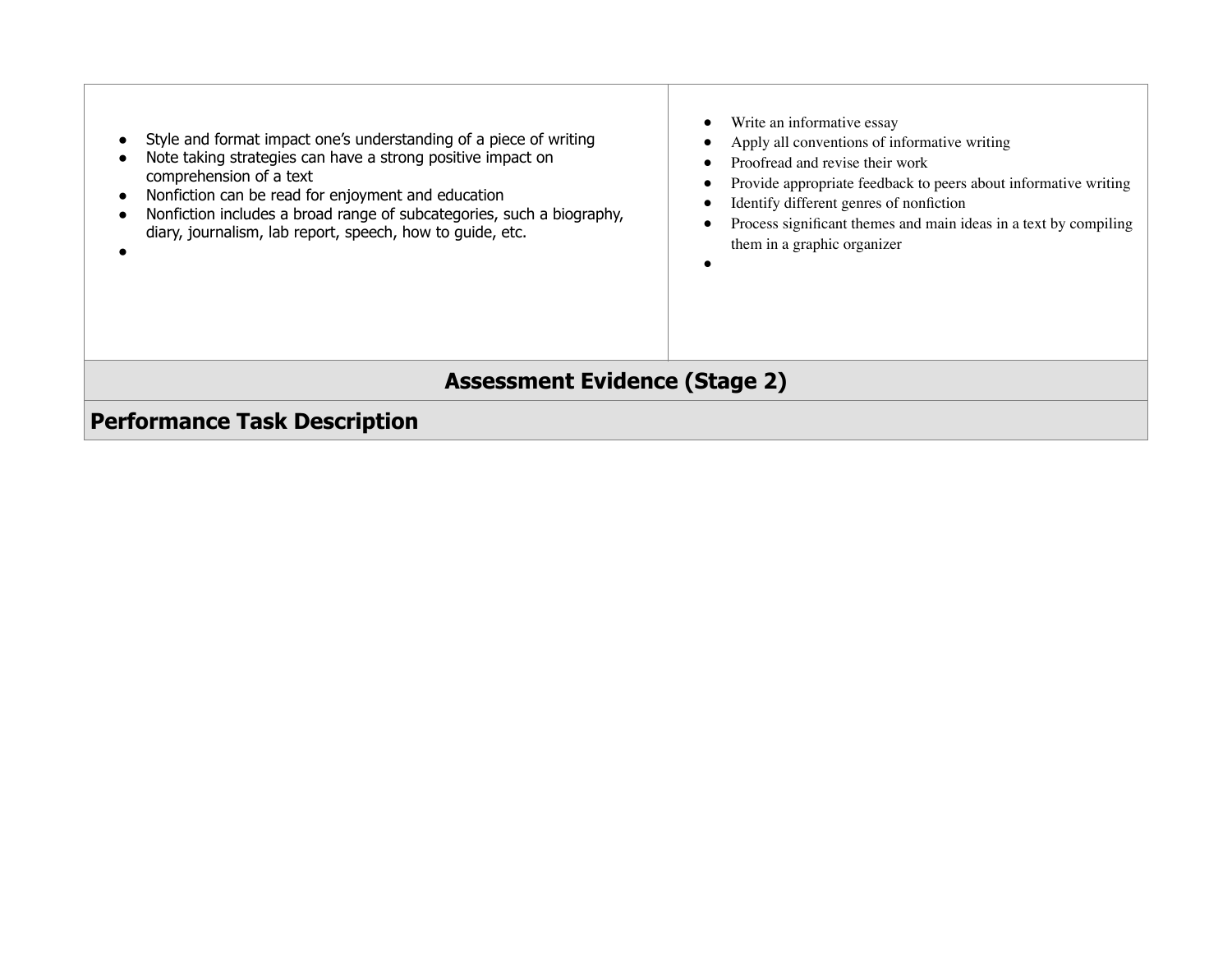| Goal<br><b>Role</b><br><b>Audience</b><br><b>Situation</b><br><b>Product/Performance</b><br><b>Standards</b> | Informative essay - based on a nonfiction article of choice<br>Students will select a topic of choice from article selections (New York Times Learning Network or similar<br>$\bullet$<br>sources)<br>Students will select a second article that connects to their topic of choice<br>Students will use graphic organizers to compile the most essential information from both articles<br>$\bullet$<br>Students will write an informative paragraph using the information they selected and organized, keeping<br>tone objective and observing proper capitalization.<br>In this situation, the student's goal is to compile the most essential information from each of the articles<br>$\bullet$<br>in order to determine most essential information to include in their own writing, and to create a piece of<br>writing with the intended audience of their class that meets grade level standards for informative writing.<br>"How To" Informative speech and cross-talk<br>Students will each give a two minute speech explaining how to do a task that requires multiple steps.<br>$\bullet$<br>Students can pick any school appropriate topic they are an expert on (Ex: how to shoot a basketball, how<br>to bake cookies, how to do a card trick) This may be informal, with all students (including student<br>presenting) seated in a circle or semicircle, to support students who are less comfortable speaking in<br>class.<br>After each student speaks, two to three minutes of cross talk are given for students to ask questions and<br>for the student to respond.<br>Activity will be followed up with a written response/ exit slip |
|--------------------------------------------------------------------------------------------------------------|------------------------------------------------------------------------------------------------------------------------------------------------------------------------------------------------------------------------------------------------------------------------------------------------------------------------------------------------------------------------------------------------------------------------------------------------------------------------------------------------------------------------------------------------------------------------------------------------------------------------------------------------------------------------------------------------------------------------------------------------------------------------------------------------------------------------------------------------------------------------------------------------------------------------------------------------------------------------------------------------------------------------------------------------------------------------------------------------------------------------------------------------------------------------------------------------------------------------------------------------------------------------------------------------------------------------------------------------------------------------------------------------------------------------------------------------------------------------------------------------------------------------------------------------------------------------------------------------------------------------------------------------------------|
|--------------------------------------------------------------------------------------------------------------|------------------------------------------------------------------------------------------------------------------------------------------------------------------------------------------------------------------------------------------------------------------------------------------------------------------------------------------------------------------------------------------------------------------------------------------------------------------------------------------------------------------------------------------------------------------------------------------------------------------------------------------------------------------------------------------------------------------------------------------------------------------------------------------------------------------------------------------------------------------------------------------------------------------------------------------------------------------------------------------------------------------------------------------------------------------------------------------------------------------------------------------------------------------------------------------------------------------------------------------------------------------------------------------------------------------------------------------------------------------------------------------------------------------------------------------------------------------------------------------------------------------------------------------------------------------------------------------------------------------------------------------------------------|

#### **Other Evidence**

- " It says/ I say" notes
- graphic organizers
- close reading notes
- class and small group discussions
- peer editing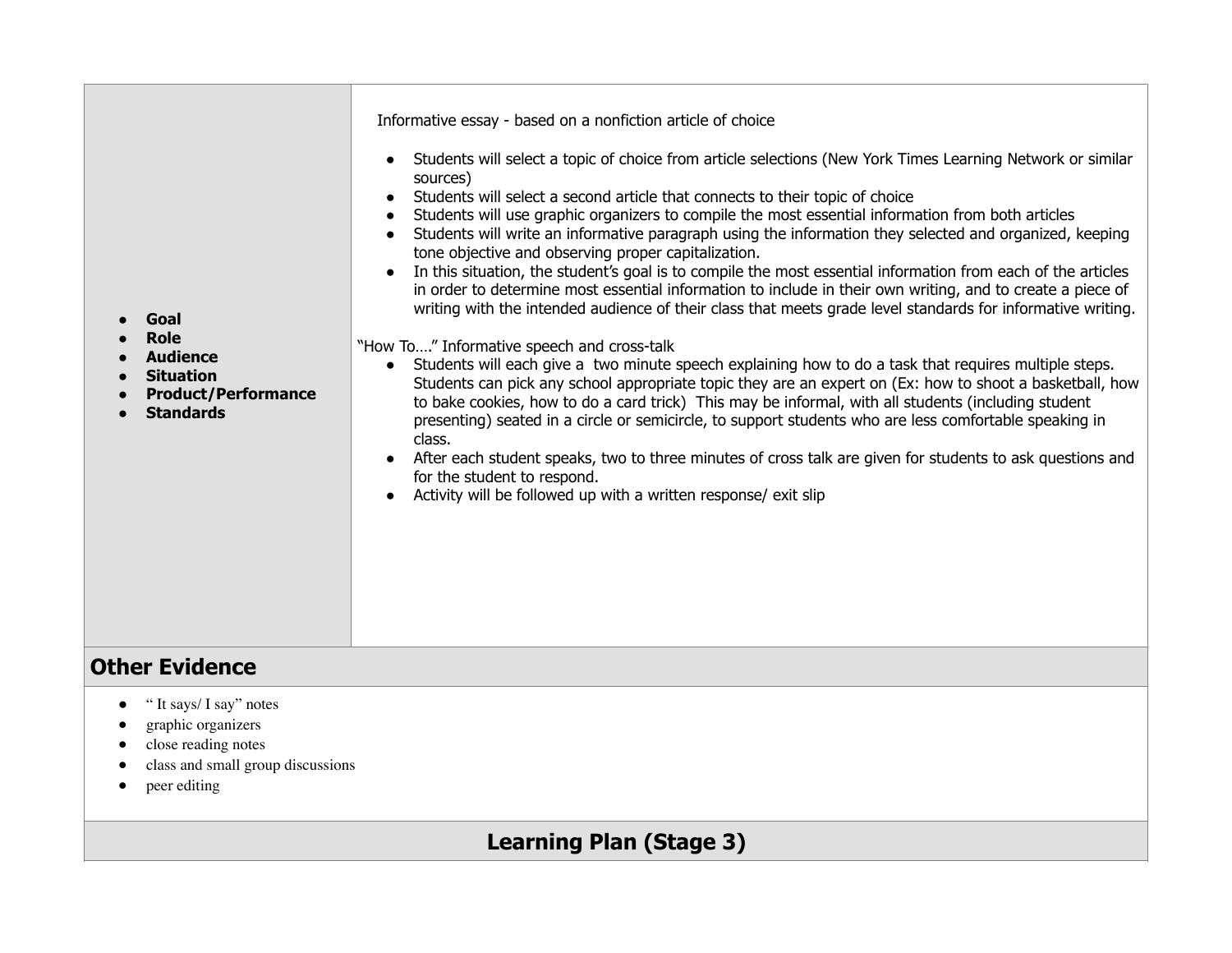- **Where are your students headed? Where have they been? How will you make sure the students know where they are going?**
- **How will you hook students at the beginning of the unit?**
- **What events will help students experience and explore the big idea and questions in the unit? How will you equip them with needed skills and knowledge?**
- **How will you cause students to reflect and rethink? How will you guide them in rehearsing, revising, and refining their work?**
- **How will you help students to exhibit and selfevaluate their growing skills, knowledge, and understanding throughout the unit?**
- **How will you tailor and otherwise personalize the learning plan to optimize the engagement and effectiveness of ALL students, without compromising the goals of the unit?**
- **How will you organize and sequence the learning activities to optimize the engagement and achievement of ALL students?**
- Week 1 identifying important parts of an informative essay (It says/ I say notes) provides "hook" by allowing students to engage with the work and include their own opinions and preferences.
- 2 writing an informative paragraph keeping writing objective and fact based ○ Brainstorming for the "How to…" speech (what are you an expert at doing?)
- 3 Grammar review active and passive apply today's lesson to last week's writing so students can self assess their writing and reflect on their work
- 4 reading the articles and using the graphic organizer
- 5 practice the how to speech/ class created rubric/ review steps of informative speech
- $\bullet$  6 Present the how to speech
	- Cross talk after each speech
	- mini lesson on writing strategies/ essay structure/ / writing the informative essay
- 7 peer editing strategies using questioning skills to support peers in writing tasks, allowing students to reflect on their own work and consider revisions after receiving feedback from peers
- 8 Informative essay small group discussions, chalk talk and revising work, displaying and sharing work with the class

From: Wiggins, Grant and J. Mc Tighe. (1998). Understanding by Design, Association for Supervision and Curriculum Development ISBN # 0-87120-313-8 (ppk)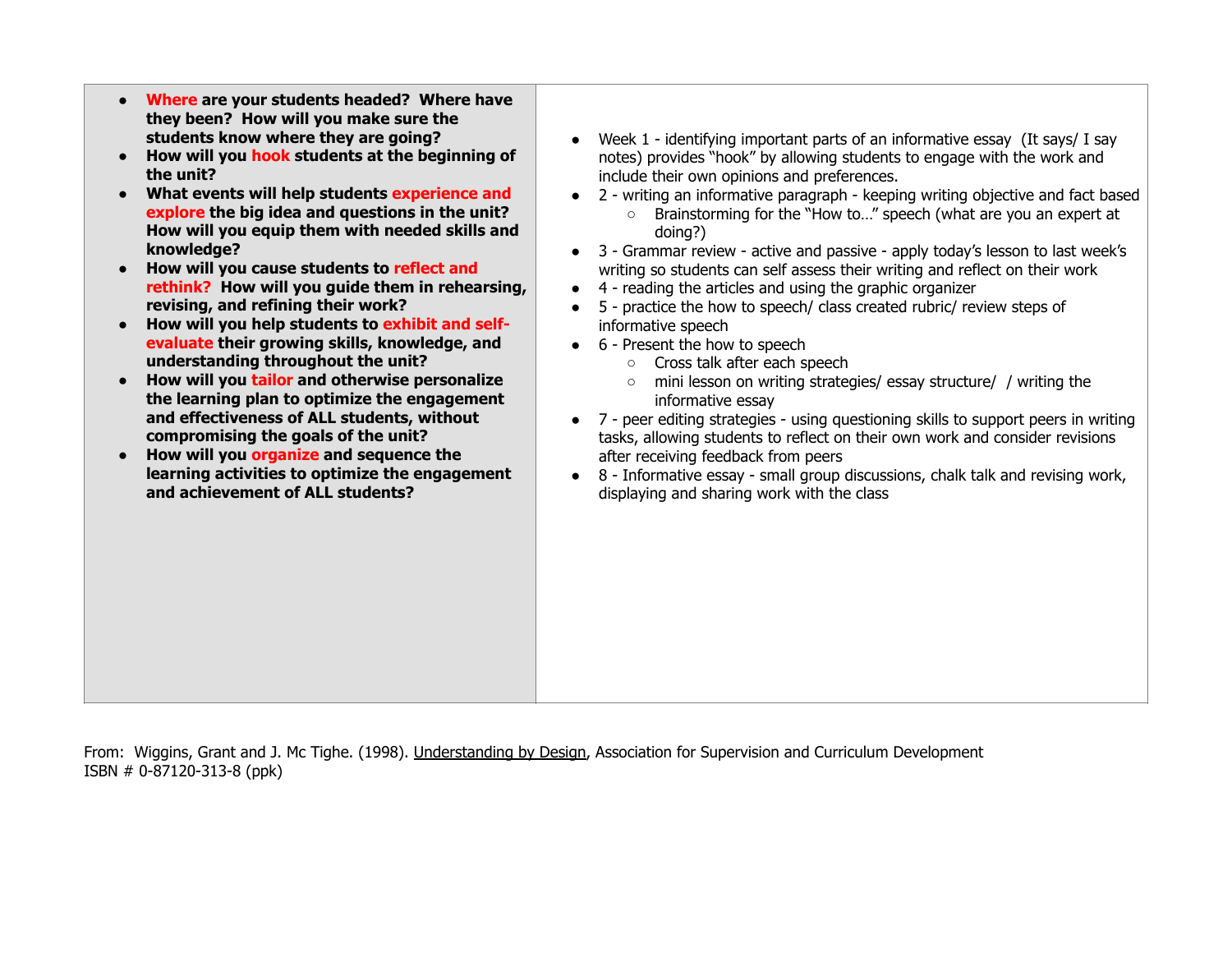# **8th Grade Saturday ELA - Level 1 Understanding By Design Unit Template**

| <b>Title of Unit</b>     | Unit 3- Nonfiction reading - identifying<br>reputable sources, point of view and bias | <b>Grade Level</b> | 8th grade (Level 2)      |
|--------------------------|---------------------------------------------------------------------------------------|--------------------|--------------------------|
| <b>Curriculum Area</b>   | ELA                                                                                   | <b>Time Frame</b>  | marking period (8 weeks) |
| <b>Developed By</b>      | <b>Brittany Morgan</b>                                                                |                    |                          |
|                          | <b>Identify Desired Results (Stage 1)</b>                                             |                    |                          |
| <b>Content Standards</b> |                                                                                       |                    |                          |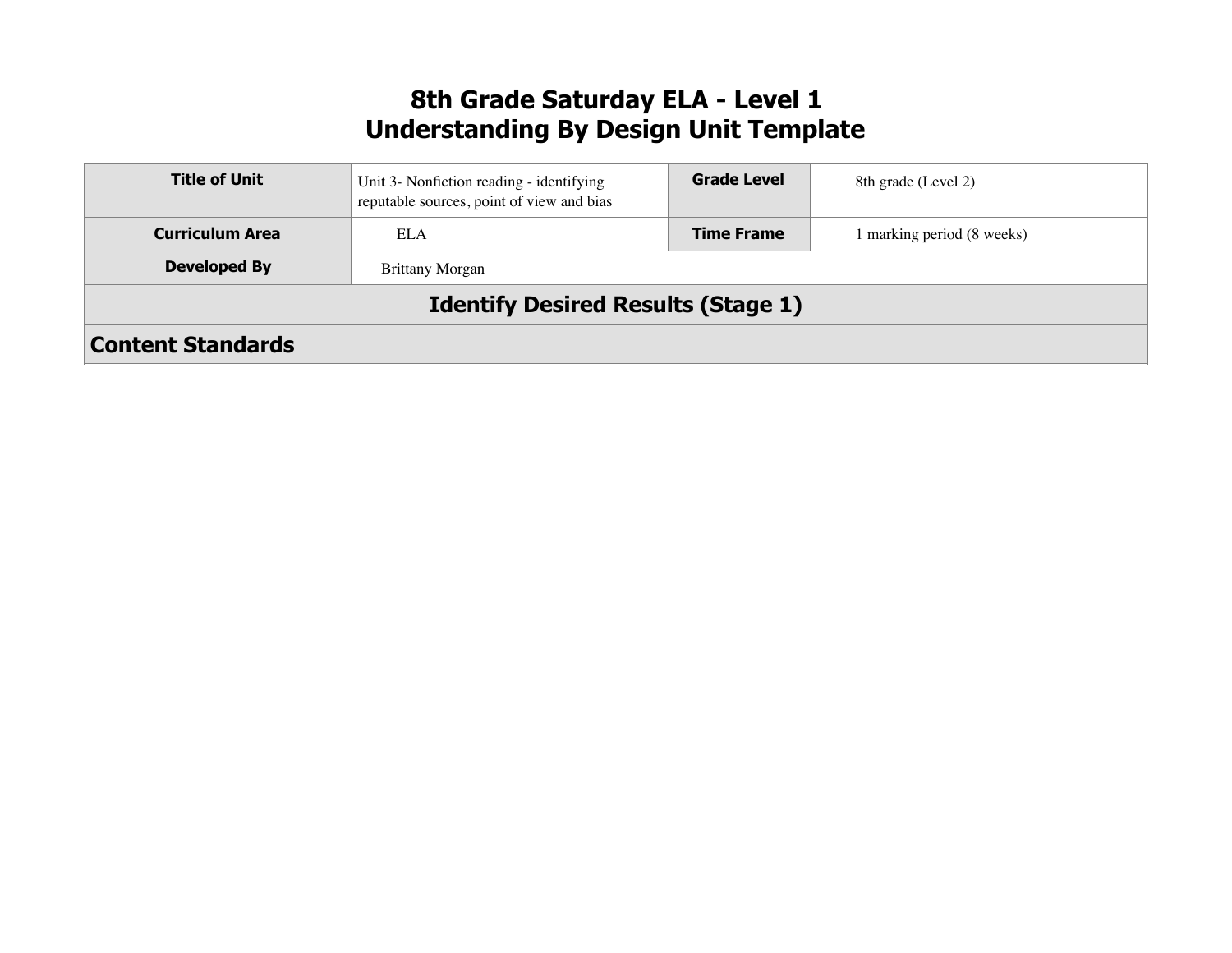- ●
- RI.8.1. Cite the textual evidence and make relevant connections that most strongly supports an analysis of what the text says explicitly as well as inferences drawn from the text.
- RI.8.2. Determine a central idea of a text and analyze its development over the course of the text, including its relationship to supporting ideas; provide an objective summary of the text.
- RI.8.5. Analyze the structure an author uses to organize a specific paragraph in a text, including the role of particular sentences, to develop and to refine a key concept.
- RI.8.6. Determine an author's point of view or purpose in a text and analyze how the author acknowledges and responds to conflicting evidence or viewpoints.
- RI.8.8. Delineate and evaluate the argument and specific claims in a text, assessing whether the reasoning is sound and the evidence is relevant and sufficient; recognize when irrelevant evidence is introduced.
- W.8.4. Produce clear and coherent writing in which the development, organization, voice and style are appropriate to task, purpose, and audience. (Grade-specific expectations for writing types are defined in standards 1–3 above.)
- W.8.5. With some guidance and support from peers and adults, develop and strengthen writing as needed by planning, revising, editing, rewriting, or trying a new approach, focusing on how well purpose and audience have been addressed.
- W.8.9. Draw evidence from literary or informational texts to support analysis, reflection, and research.
- W.8.10. Write routinely over extended time frames (time for research, reflection, metacognition/self correction, and revision) and shorter time frames (a single sitting or a day or two) for a range of discipline-specific tasks, purposes, and audiences.
- L.8.4. Determine or clarify the meaning of unknown and multiple-meaning words or phrases based on grade 8 reading and content, choosing flexibly from a range of strategies.
- SL.8.3. Delineate a speaker's argument and specific claims, evaluating the soundness of the reasoning and relevance and sufficiency of the evidence and identifying when irrelevant evidence is introduced.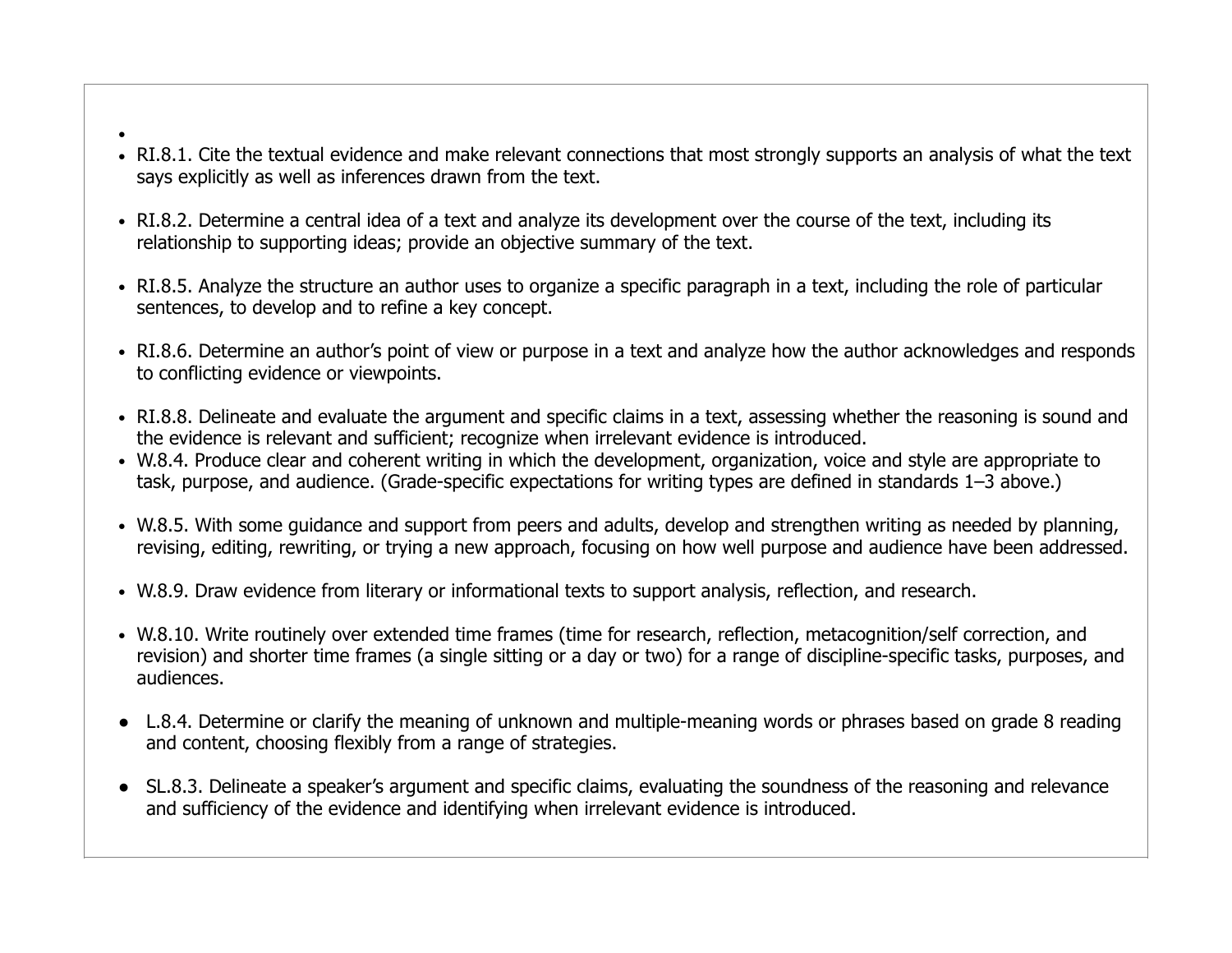| <b>Understandings</b>                                                                                                                                                                                                                            | <b>Essential Questions</b>                                                                                                                                                                                                     |                                                                                                                                                                                                                        |  |
|--------------------------------------------------------------------------------------------------------------------------------------------------------------------------------------------------------------------------------------------------|--------------------------------------------------------------------------------------------------------------------------------------------------------------------------------------------------------------------------------|------------------------------------------------------------------------------------------------------------------------------------------------------------------------------------------------------------------------|--|
| <b>Overarching Understanding</b>                                                                                                                                                                                                                 | <b>Overarching</b><br><b>Topical</b>                                                                                                                                                                                           |                                                                                                                                                                                                                        |  |
| All nonfiction can contain bias<br>Nonfiction can express a specific point of view or bias and still be<br>informative<br>Determining credibility in speech follows many of the same rules as<br>$\bullet$<br>determining credibility of writing | Can a biased piece of<br>$\bullet$<br>writing be valuable?<br>Does writing have to be<br>unbiased in order to be<br>informative?<br>How can I tell if a piece<br>of writing is credible?                                       | How do I express my<br>$\bullet$<br>opinions in an academic<br>setting?<br>What basis supports my<br>$\bullet$<br>opinion or point of view<br>on a topic?<br>Am I expressing a bias<br>$\bullet$<br>in my own writing? |  |
| <b>Related Misconceptions</b>                                                                                                                                                                                                                    |                                                                                                                                                                                                                                |                                                                                                                                                                                                                        |  |
| Nonfiction is exclusively fact driven<br>All nonfiction can be trusted to provide accurate information                                                                                                                                           |                                                                                                                                                                                                                                |                                                                                                                                                                                                                        |  |
| <b>Knowledge</b><br>Students will know                                                                                                                                                                                                           | <b>Skills</b><br>Students will be able to                                                                                                                                                                                      |                                                                                                                                                                                                                        |  |
| Editorials can present nonfiction combined with the writer's own opinion and<br>$\bullet$<br>point of view<br>Writing can be strengthened by combining point of view with examples or<br>٠<br>explanations                                       | Identify fact and opinion in writing<br>Debate and discuss with classmates through writing and speaking<br>Write a response that analyzes fact and bias in writing<br>Discuss interpretations of writing with their classmates |                                                                                                                                                                                                                        |  |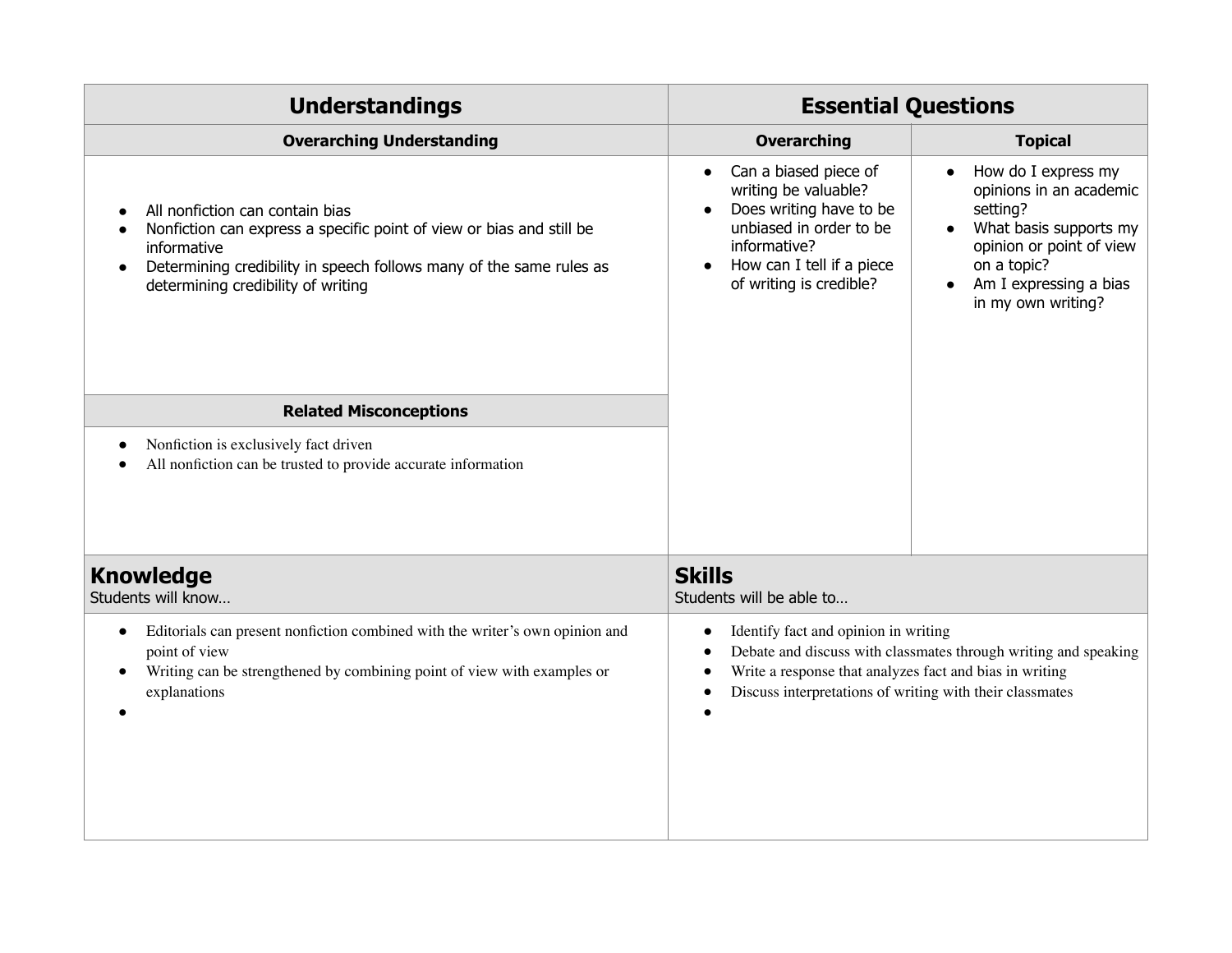| <b>Assessment Evidence (Stage 2)</b>                                                                         |                                                                                                                                                                                                                                                                                                                                                                                                                                                                                                                                                                                                                                                                                                                                                                                                                                                                                                                                                                                                                                                                                                                                                                                                                                                                                                                                                                                                                                                                                                                                                                                                                            |  |  |
|--------------------------------------------------------------------------------------------------------------|----------------------------------------------------------------------------------------------------------------------------------------------------------------------------------------------------------------------------------------------------------------------------------------------------------------------------------------------------------------------------------------------------------------------------------------------------------------------------------------------------------------------------------------------------------------------------------------------------------------------------------------------------------------------------------------------------------------------------------------------------------------------------------------------------------------------------------------------------------------------------------------------------------------------------------------------------------------------------------------------------------------------------------------------------------------------------------------------------------------------------------------------------------------------------------------------------------------------------------------------------------------------------------------------------------------------------------------------------------------------------------------------------------------------------------------------------------------------------------------------------------------------------------------------------------------------------------------------------------------------------|--|--|
| <b>Performance Task Description</b>                                                                          |                                                                                                                                                                                                                                                                                                                                                                                                                                                                                                                                                                                                                                                                                                                                                                                                                                                                                                                                                                                                                                                                                                                                                                                                                                                                                                                                                                                                                                                                                                                                                                                                                            |  |  |
| Goal<br><b>Role</b><br><b>Audience</b><br><b>Situation</b><br><b>Product/Performance</b><br><b>Standards</b> | Reputable sources and bias project<br>Students will work in groups to identify if a list of possible sources are reputable and trustworthy.<br>$\bullet$<br>Students will then identify bias in two or more articles on the same topics with the goal of evaluating<br>both pieces for bias and separating fact from opinion<br>Using "chalk talk," "sentence slivers" and group discussions students will analyze the articles for fact and<br>opinion as well as trustworthiness, creating a visual aide to guide their project and allowing for<br>conversation and discussion as they identify each.<br>Students will create a poster that includes their guide for how to determine if a source is trustworthy and<br>how to determine if it has a strong bias.<br>Each group member will write a short analysis of the articles their group selects to display along with the<br>group's poster.<br>The audience for the completed projects will be the class, and class members will do a gallery walk to<br>view work from other groups and individuals<br>Detective game<br>Students will take turns playing the role of detective with the goal of trying to determine what occurred<br>at an imaginary crime scene. (Ex: a student is accused of stealing money from the school cafeteria cash<br>register) Each student will be given a role which includes a brief description of their character and their<br>character's account of what happened. As each student takes on the detective role, they will ask<br>questions to their classmates to determine if they represent trustworthy or biased sources |  |  |
| <b>Other Evidence</b>                                                                                        |                                                                                                                                                                                                                                                                                                                                                                                                                                                                                                                                                                                                                                                                                                                                                                                                                                                                                                                                                                                                                                                                                                                                                                                                                                                                                                                                                                                                                                                                                                                                                                                                                            |  |  |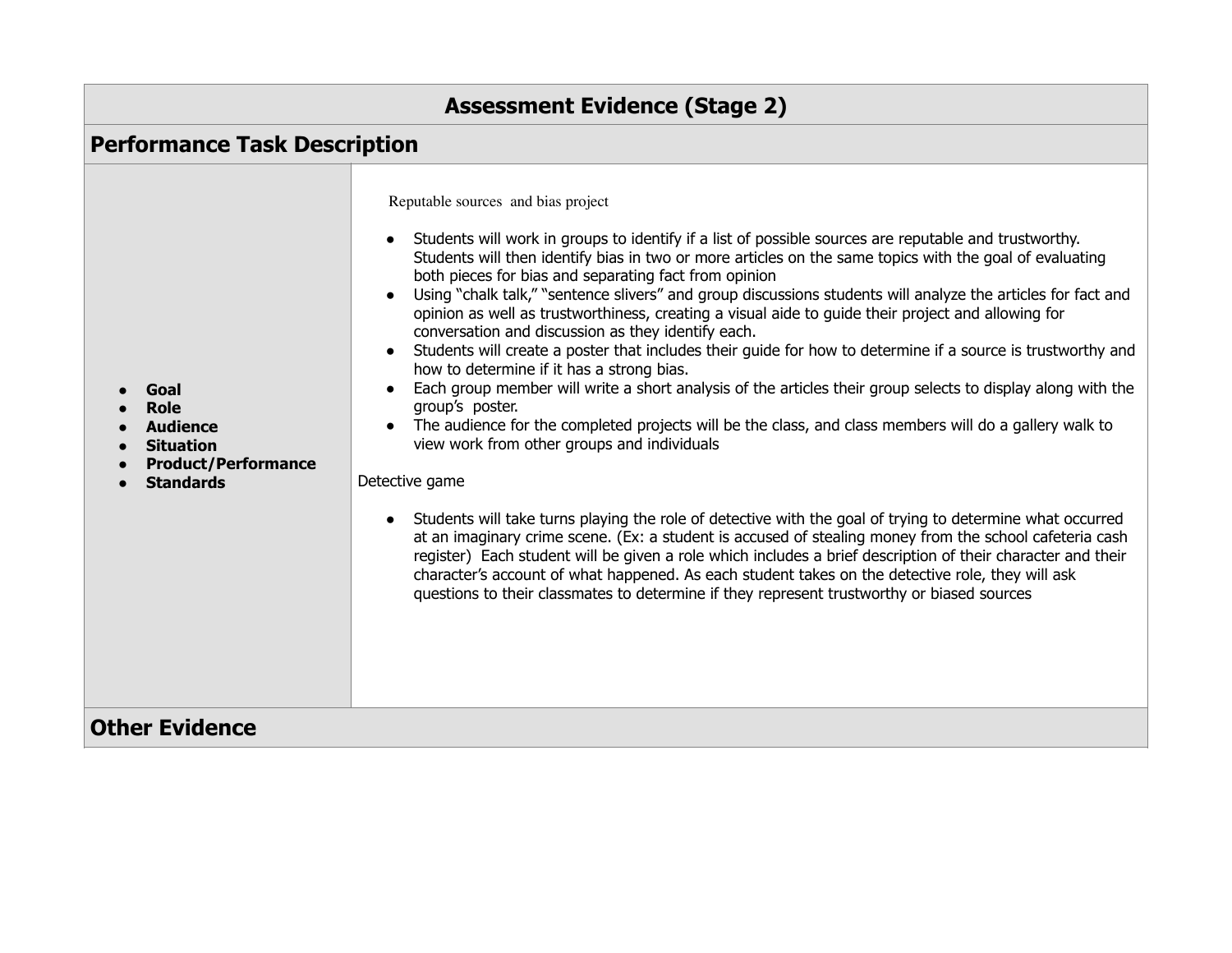- graphic organizers
- close reading notes
- class and small group discussions
- peer editing
- $\bullet$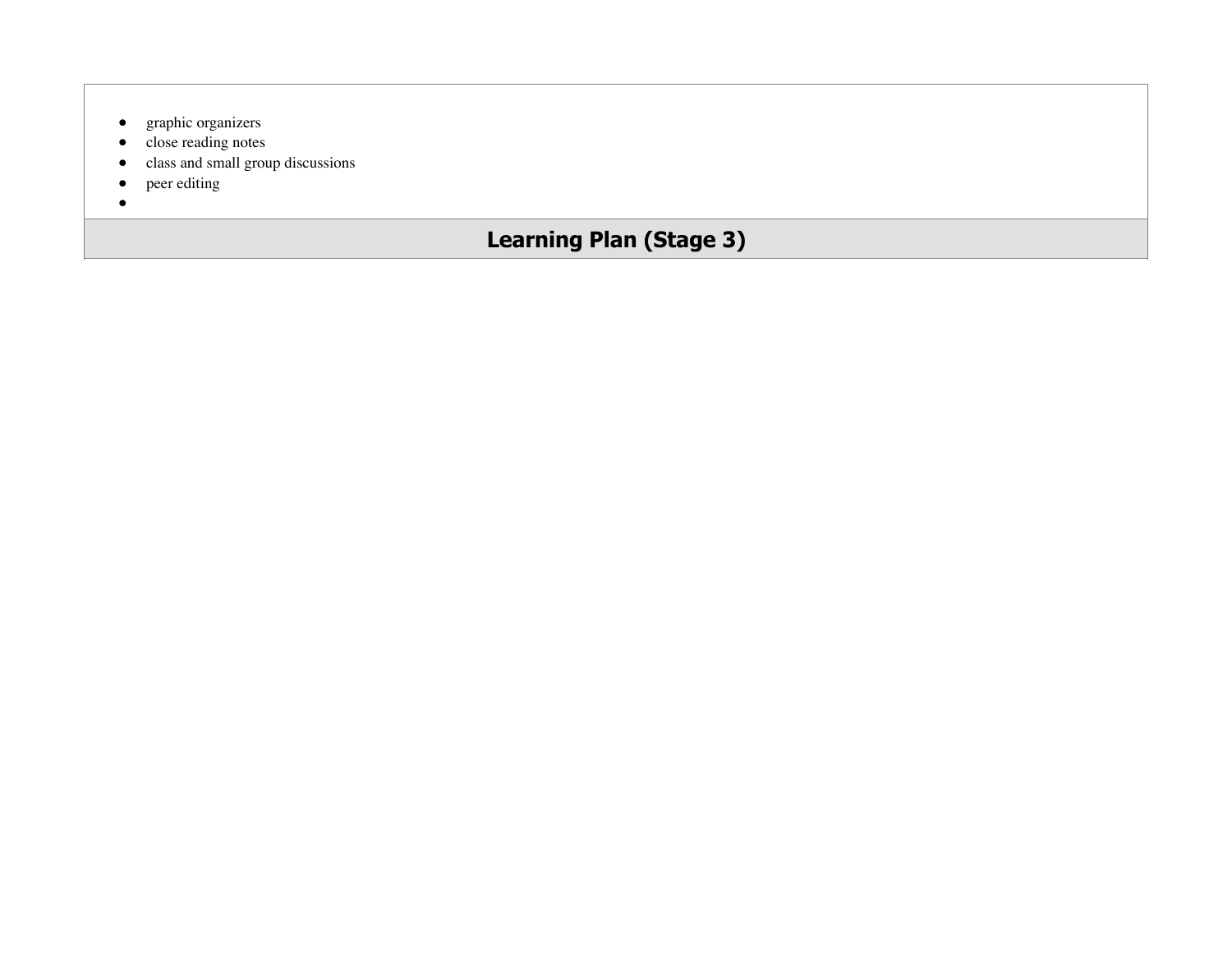- **Where are your students headed? Where have they been? How will you make sure the students know where they are going?**
- **How will you hook students at the beginning of the unit?**
- **What events will help students experience and explore the big idea and questions in the unit? How will you equip them with needed skills and knowledge?**
- **How will you cause students to reflect and rethink? How will you guide them in rehearsing, revising, and refining their work?**
- **How will you help students to exhibit and selfevaluate their growing skills, knowledge, and understanding throughout the unit?**
- **How will you tailor and otherwise personalize the learning plan to optimize the engagement and effectiveness of ALL students, without compromising the goals of the unit?**
- **How will you organize and sequence the learning activities to optimize the engagement and achievement of ALL students?**
- Week 1 sentence slivers hook activity students use sentence strips taken from articles and predict if the sentence is from a reputable source
- 2 identifying reputable sources and bias- practicing with sentences
	- Vocabulary review using context clues to determine word meaning practice with sentences from last class, then move on to articles
- 3 Detective Game determining reliable sources
	- written reflection on the game
- 4 -- reading and annotating articles flagging point of view and trustworthiness using color coding or annotations
- 5 chalk talk meet with small groups and use the articles as the basis of chalk talkuse a board or poster paper to write words or phrases from the article that represent "facts" and "bias/ point of view" as well as examining the trustworthiness of articles
- 6 create the poster- groups use their visual aides from chalk talk and sentence slivers to create a guide to determine if sources are trustworthy and if they contain a strong bias
- 7 Individual written analysis to pair with the poster
- 8 Gallery walk follow with class discussion and written reflections on the work and the themes of point of view and bias in nonfiction

From: Wiggins, Grant and J. Mc Tighe. (1998). Understanding by Design, Association for Supervision and Curriculum Development ISBN # 0-87120-313-8 (ppk)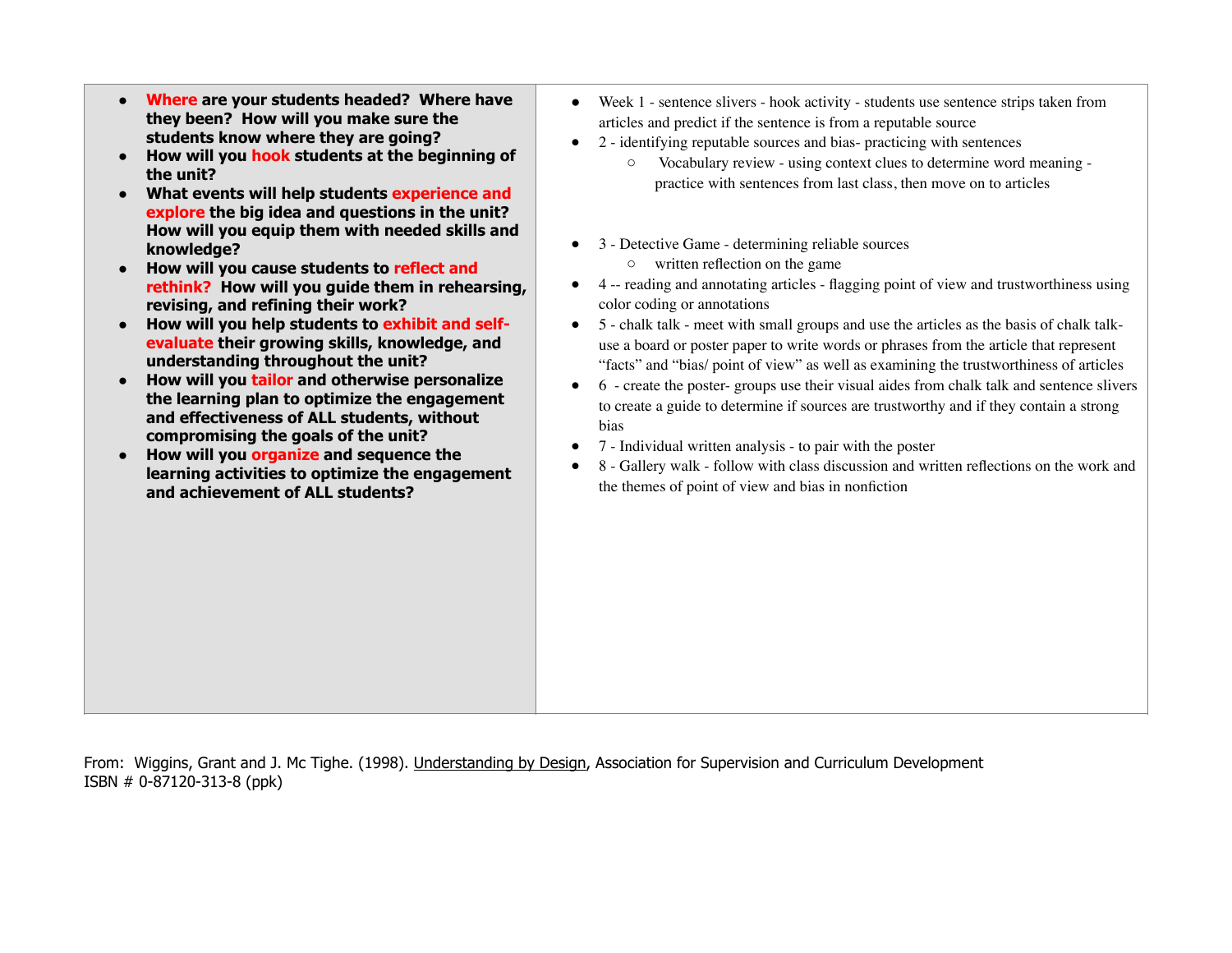# **8th Grade Saturday ELA - Level 1 Understanding By Design Unit Template**

| <b>Title of Unit</b>                      |                                                                    | <b>Grade Level</b> | 8th grade (Level 2)      |  |
|-------------------------------------------|--------------------------------------------------------------------|--------------------|--------------------------|--|
|                                           | Unit 4 - Writing responses to nonfiction - the<br>persuasive essay |                    |                          |  |
| <b>Curriculum Area</b>                    | ELA                                                                | <b>Time Frame</b>  | marking period (8 weeks) |  |
| <b>Developed By</b>                       | <b>Brittany Morgan</b>                                             |                    |                          |  |
| <b>Identify Desired Results (Stage 1)</b> |                                                                    |                    |                          |  |
| <b>Content Standards</b>                  |                                                                    |                    |                          |  |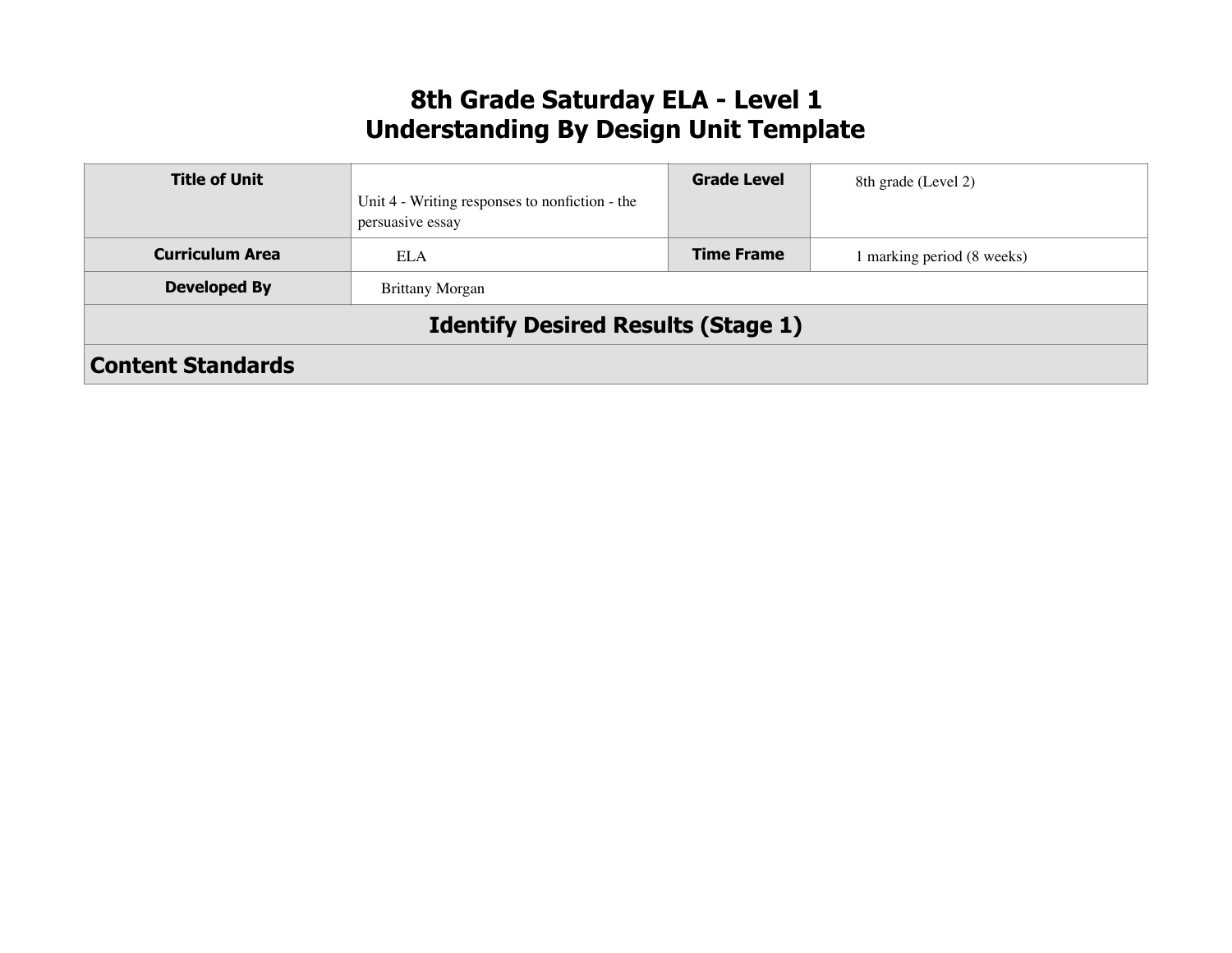- RI.8.10. By the end of the year read and comprehend literary nonfiction at grade level text-complexity or above, with scaffolding as needed.
- W.8.4. Produce clear and coherent writing in which the development, organization, voice and style are appropriate to task, purpose, and audience.
- W.8.1. Write arguments to support claims with clear reasons and relevant evidence.
- A. Introduce claim(s), acknowledge and distinguish the claim(s) from alternate or opposing claims, and organize the reasons and evidence logically.
- B. Support claim(s) with logical reasoning and relevant evidence, using accurate, credible sources and demonstrating an understanding of the topic or text.
- C. Usewords, phrases, and clausestocreate cohesionand clarify the relationshipsamong claim(s), counterclaims, reasons, and evidence.
- D. Establish and maintain a formal style.
- E. Provide a concluding statement or section that follows from and supports the argument presented.
- W.8.5. With some guidance and support from peers and adults, develop and strengthen writing as needed by planning, revising, editing, rewriting, or trying a new approach, focusing on how well purpose and audience have been addressed.
- W.8.9. Draw evidence from literary or informational texts to support analysis, reflection, and research.
- L.8.5. Demonstrate understanding of figurative language, word relationships, and nuances in word meanings.
- SL.8.5. Integrate multimedia and visual displays into presentations to clarify information, strengthen claims and evidence, and add interest.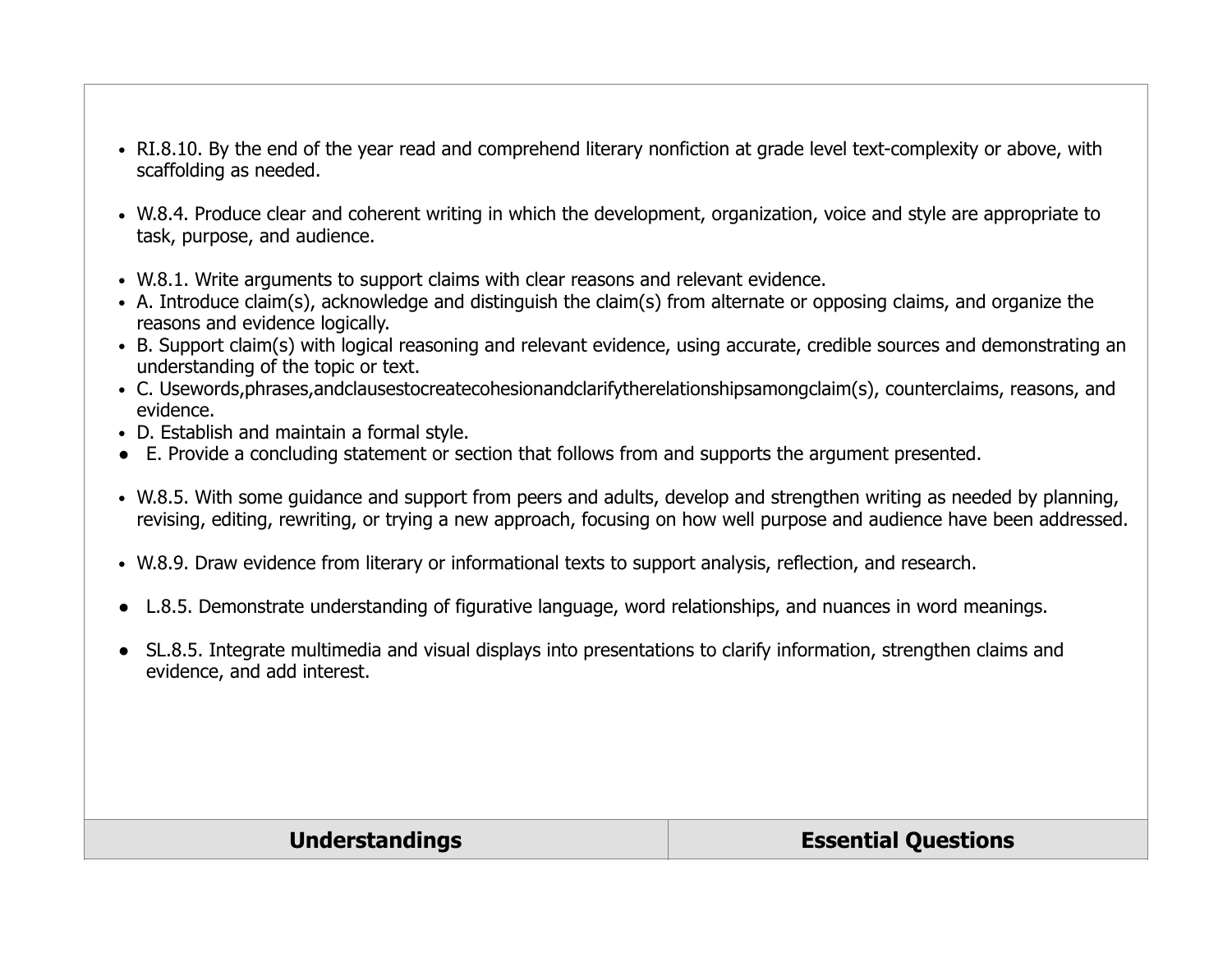| <b>Overarching Understanding</b>                                                                                                                                                                                                                                                                                                | <b>Overarching</b>                                                                                                                                                                                                                                                                                                                 | <b>Topical</b>                                                                                                                                                                                                                                        |
|---------------------------------------------------------------------------------------------------------------------------------------------------------------------------------------------------------------------------------------------------------------------------------------------------------------------------------|------------------------------------------------------------------------------------------------------------------------------------------------------------------------------------------------------------------------------------------------------------------------------------------------------------------------------------|-------------------------------------------------------------------------------------------------------------------------------------------------------------------------------------------------------------------------------------------------------|
| Persuasive writing often considers cause and effect<br>$\bullet$<br>Argumentative writing can express a complex and specific point of view<br>All nonfiction can contain bias<br>Nonfiction can express a specific point of view or bias and still be<br>informative<br>All writers are influenced by a specific point of view. | What types of writing<br>are appropriate for<br>expressing an author's<br>unique point of view?<br>What are the essential<br>components of<br>argumentative writing?                                                                                                                                                               | How do I find solutions to<br>common problems?<br>What factors influence my<br>$\bullet$<br>opinions and point of<br>view?<br>How do I express my<br>$\bullet$<br>opinions in writing in an<br>academic setting?<br>Does bias exist in my<br>writing? |
| <b>Related Misconceptions</b>                                                                                                                                                                                                                                                                                                   |                                                                                                                                                                                                                                                                                                                                    |                                                                                                                                                                                                                                                       |
| Argumentative writing does not include facts<br>Biased writing can not include valuable information<br>Most writing does not include a bias or point of view.                                                                                                                                                                   |                                                                                                                                                                                                                                                                                                                                    |                                                                                                                                                                                                                                                       |
| <b>Knowledge</b><br>Students will know                                                                                                                                                                                                                                                                                          | <b>Skills</b><br>Students will be able to                                                                                                                                                                                                                                                                                          |                                                                                                                                                                                                                                                       |
| Persuasive writing can present nonfiction combined with the writer's own opinion<br>$\bullet$<br>and point of view<br>Writing can be strengthened by combining point of view with examples or<br>$\bullet$<br>explanations<br>Different points of view offer different solutions to common problems                             | Express their point of view in writing<br>Use cause and effect structure to express possible solutions to a<br>$\bullet$<br>problem<br>Use strategies and structure for effective argumentative writing<br>$\bullet$<br>Read critically to work collaboratively with peers by editing<br>$\bullet$<br>work and providing feedback. |                                                                                                                                                                                                                                                       |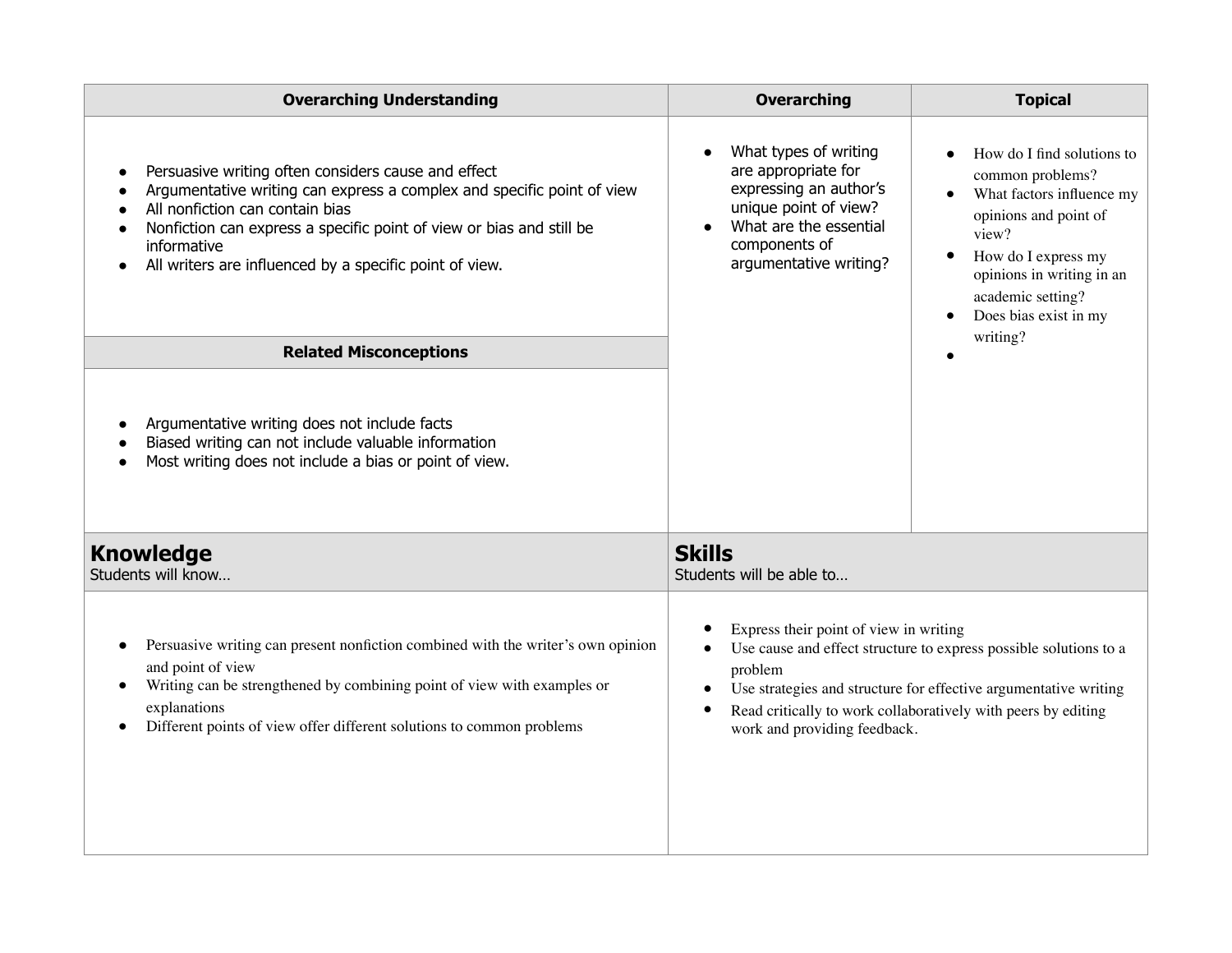| <b>Assessment Evidence (Stage 2)</b><br><b>Performance Task Description</b> |  |  |
|-----------------------------------------------------------------------------|--|--|
|                                                                             |  |  |
| <b>Other Evidence</b>                                                       |  |  |
| graphic organizers                                                          |  |  |

- close reading notes
- gallery walk
- class and small group discussions
- peer editing